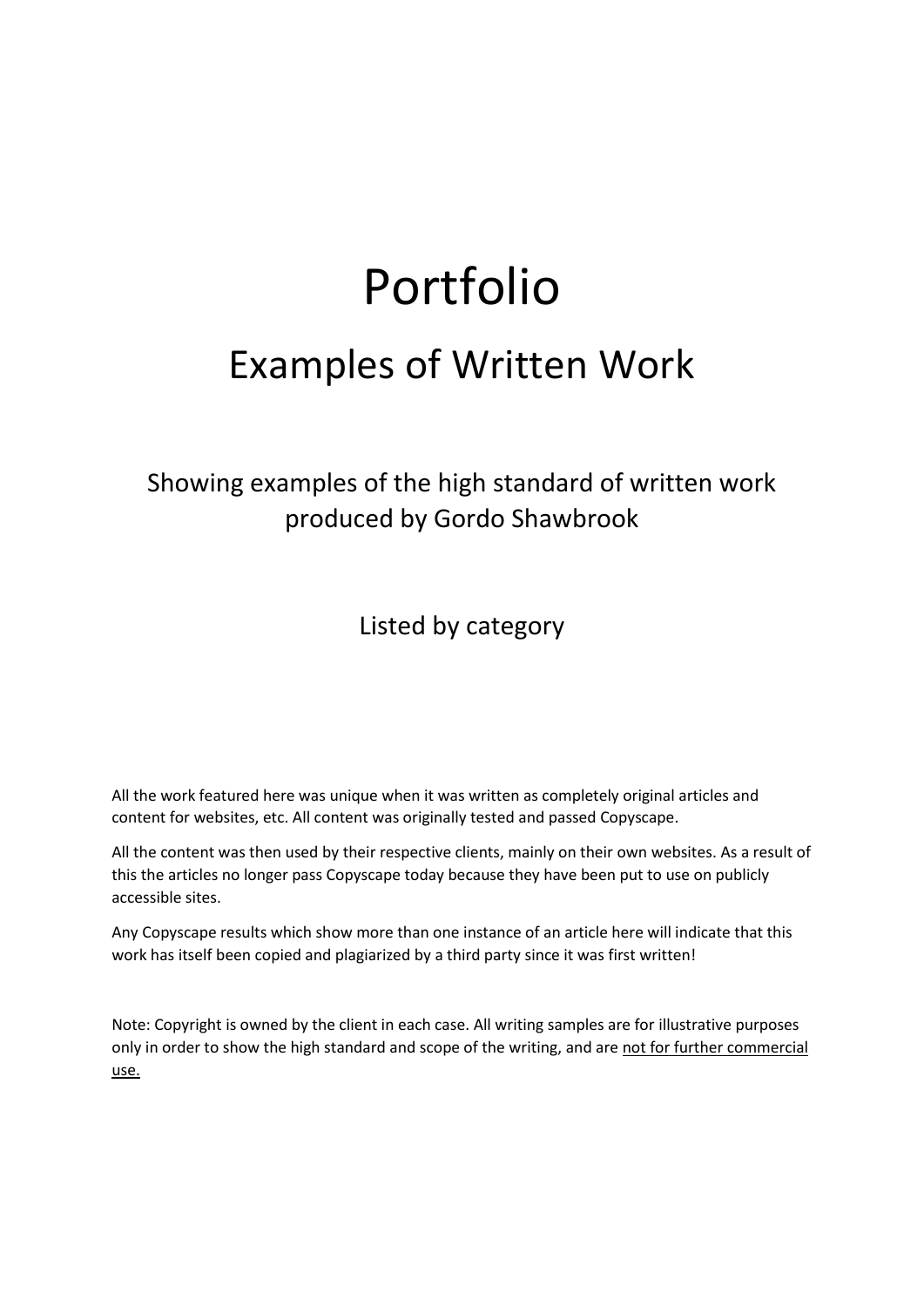## Some Categories of Written Work

Here are some actual examples of written work I have produced for clients over the past six months. As you can see, they are in a great diversity of categories.

The categories are in alphabetical order.

Animal Welfare - [The Suffering of Wild Animals: Intro](#page-2-0) (of ebook)

Consumer Laws - [The Legal Status of Cannabis in Canada](#page-3-0)

Diet and Weight Loss - [Got a Spare Ten Minutes? Try Interval Training](#page-5-0)

Digital Marketing  $-$  [A Summary of Digital Marketing](#page-7-0)

Ecommerce - [How Does Amazon Search Engine Optimization Work?](#page-11-0)

Employer Relations - [Four Ways to Guarantee Productivity from Your Remote Employees](#page-16-0)

Health & Fitness - [Can some food help you lose weight?](#page-18-0)

Medicine - [COVID-19 at Work: Important Actions You Need to Take from Now On](#page-21-0)

- New Age [The Power Of Visualization](#page-26-0)
- Pets [How to become the ALPHA](#page-29-0)

Philosophy & Mysticism - [Swedenborg](#page-33-0)

Retail & Consumer - [Alternative Sources of Finance for Real Estate Developers](#page-34-0)

Survival - [The Recommended 5 Survival Food Brands](#page-37-0)

Telecoms - [How Business Has Been Transformed By Phones](#page-39-0)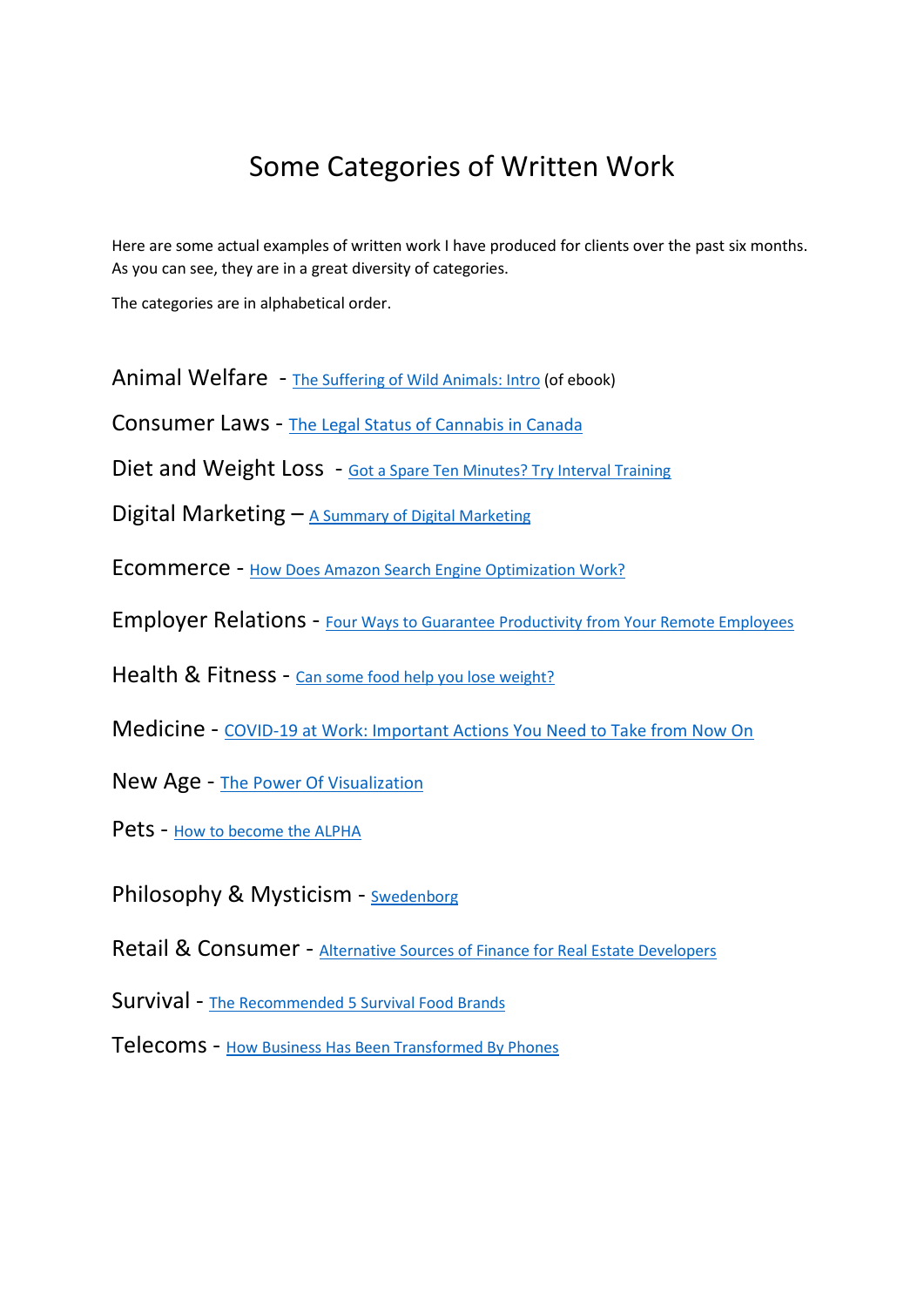## **The Suffering of Wild Animals: Intro**

<span id="page-2-0"></span>It is impossible not to feel for the suffering of the myriad of poor creatures who fend for themselves in the wild. Thankfully, people are now aware of the cruel realities of life and the day-to-day horrors that animals face living in the wild which constantly put their lives in peril. Huge numbers of animals are affected by this. And while the focus has traditionally been to help the creatures manage in their habitats from a conservation point of view, or with reference to their ecology, people are now realizing that these animals are each individuals, with individual needs.

Of course, as a civilized society we need to make more of an effort to prevent this widespread suffering, but most people don't know how big this issue is. Nor do we really know the right way to deal with it.

This book is highly focused on these big questions. Its aim is to provide a broader understanding of how widespread this problem is and, more importantly, address the matter head on so that something can be done to tackle it. This book is aimed at you. If you work in natural sciences or are in any way interested in the welfare and protection of animals in peril then you must read this.

The book is in three parts. Part I illustrates just how widespread this terrible suffering actually is, and how we can help, Part II sets out the ethical dilemma which impinges on all of us as fellow creatures, and Part III provides a cogent and detailed analysis of the contemporary situation from the viewpoint of the animals themselves. This is a totally new discipline which has been named Welfare Biology.

The first part of the book presents an overview of what animal suffering actually is and examines the various questions related to that; it looks at the adverse events which increasingly impinge on animals trying to survive in the wild, and of the tensions caused directly or indirectly to foment an existential crisis of suffering. It then examines some real solutions to this dilemma, and practical steps which can still be taken to prevent this calamity.

The second part of the book provides a summary of the current debate on animal ethics. It asks why some people are reticent about giving support. It attempts to dissect the arguments which seem to weigh the welfare of animals as individual beings against certain environmental positions. It examines exactly the idea of sentience in animals, and questions our pre-conceived notions about what we had always thought animals felt, especially among invertebrates.

The third part of the book asks what those in academia can do in order to best look after animals. It looks at this in the context of animal welfare, of wellbeing, and of providing true welfare for animals in the wild. Welfare biology is also discussed, with particular reference to the welfare of animals as individual cogent beings. We also see the importance of academic research into welfare biology, together with some of the latest exciting findings in this field.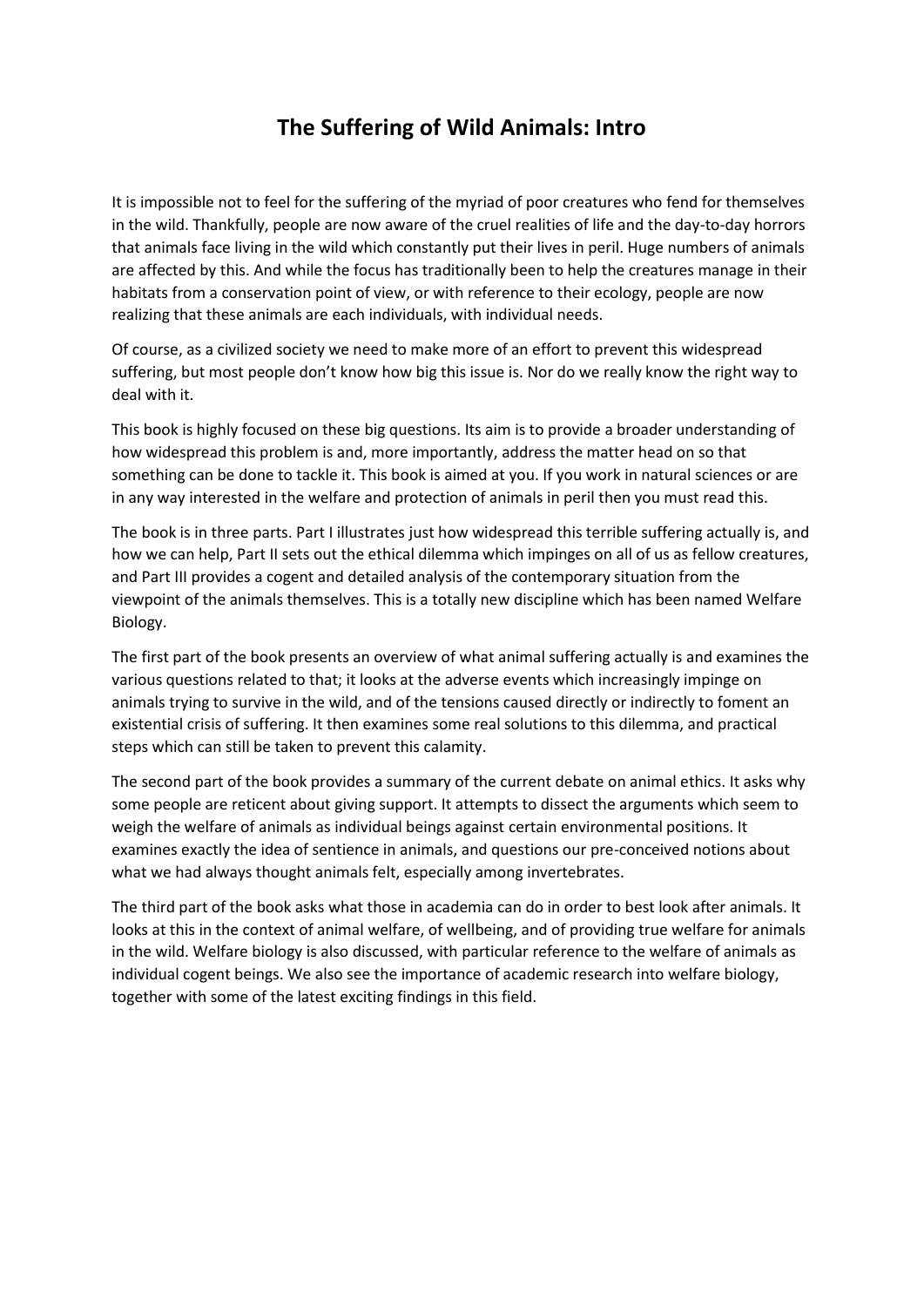## **The Legal Status of Cannabis in Canada**

<span id="page-3-0"></span>Cannabis has been outlawed in Canada since 1923, and it has been nearly eight decades from that time before its medicinal usage has been allowed, the Canadian government eventually legalizing it for medical purposes in 2001. Popular consent informed the basis of further legislation, and it was late in November of 2017 that the House of Commons passed into law the Cannabis Act (Bill C-45). This passed a second reading in March of 2018, and in June of that year the bill became law.

The law was accepted by the Senate on 19 June 2018 in a version which contained several amendments, almost all of which were passed. Accordingly, 17 October 2018 became a landmark day in Canada because cannabis had become legal in all provinces and territories, and there were large lines of people waiting outside the very first cannabis retail outlets.

#### **A Short Synopsis of Canadian Cannabis Regulations**

In Canada all adults are now allowed to possess, use, purchase and grow marijuana for recreational purposes; the age at which you are allowed to do this, and the regulations governing cultivation of the herb, differs from state to state, 19 being the minimum allowable age in all regions except Quebec and Alberta, where this is 18.

In all states a person is permitted to have in his or her possession 30 grams of marijuana; however, you are allowed to have a considerably larger quantity in your home in most states. For example, one is allowed to keep up to one kilo of cannabis at home in British Columbia, while in Manitoba there is no upper limit to the quantity of weed allowed indoors!

The law in different provinces provides differences as to where precisely a person is permitted to make use of cannabis. So Prince Edward Island allows smoking only within a private residence, while in B.C. it is illegal to use cannabis in cars, near children and in places where tobacco is similarly banned. A fine of up to \$2,000 can be levied in Nova Scotia upon those who are found in breach of their own statutes, which are similar to those in British Columbia.

#### **Where is it Legal to smoke?**

The use of marijuana differs from one state to another. Smoking weed on the sidewalk is not allowed in New Brunswick, Manitoba, Newfoundland and Labrador, Saskatchewan and Prince Edward Island, and in Yukon the use of cannabis in any public place is completely prohibited.

The law in Ontario, British Columbia and Alberta permits the smoking of cannabis in any place where tobacco is allowed, the only exceptions being in automobiles and anywhere children may reasonably be around. In practice this means that marijuana should never be smoked in public parks, in or near a school or school play area or sports fields.

Several hotel groups in Canada (counting the Omni and Marriott chains) have already banned smoking of conventional cigarettes, which in turn means that marijuana is also banned. Use of cannabis in Ontario is not allowed within 66 feet (20 meters) of recreational areas, day care centers or schools.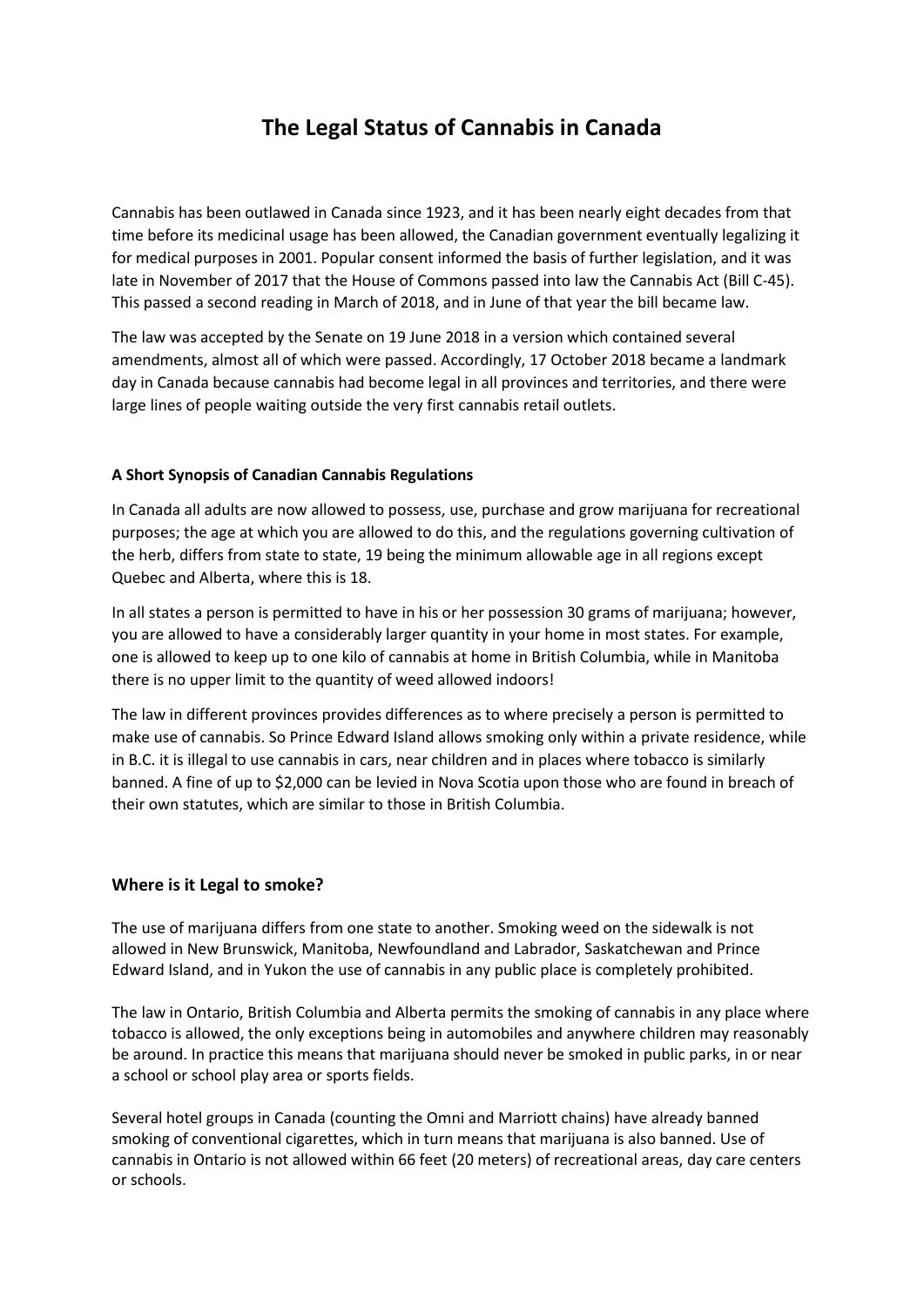#### **Permitted maximum Quantities of Cannabis and Similar Produce**

The legal maximum limits for marijuana laid down in the Cannabis Act all refer to the product in leaf form when dried.

For the avoidance of doubt, one gram of dried marijuana leaf, as defined by statute, corresponds to the following:

- 1 cannabis plant seed.
- 70 grams of liquid cannabis.
- 0.25 grams of concentrated cannabis.
- 15 grams of edible cannabis.
- 5 grams of fresh marijuana leaf.

So from the above you are able to have in your possession as much as 150 grams of fresh marijuana leaf, 7.5 grams of concentrated cannabis, 0.21 kilo of liquid cannabis and up to 450 grams of edible cannabis.

One essential thing to bear in mind is that only cannabis bought from formally designated retail outlets is deemed to be legal, and it is a felony for one individual to sell it to another. It is illegal to provide weed to a child, although the disparate legal definitions of adult age in different states may be the cause of ambiguity.

For example, if somebody aged 19 from Quebec were to visit British Columbia and smoke cannabis with a local resident who was 18, this could theoretically lead to one or both persons being imprisoned for up to 14 years.

State laws even differ on the manner in which cannabis may be transported or delivered. Delivery of marijuana in an automobile is perfectly legal in Nunavut, provided that the product cannot be "easily accessed" by anybody within it. Cannabis may be contained in an open package in Prince Edward Island, however it needs to be out of the reach of the driver of the vehicle and of all other occupants. While in Manitoba, marijuana whilst in transit must at all times be confined to the trunk.

In conclusion, severe punishment awaits those caught with any more than five nanograms of Tetrahydrocannabinol (THC, the principal psychoactive constituent) in their bloodstream while driving their car. However, there are those who point out that science does not justify this particular maximum limit, and that those who use cannabis medicinally will likely exceed this level precisely because they are regular users.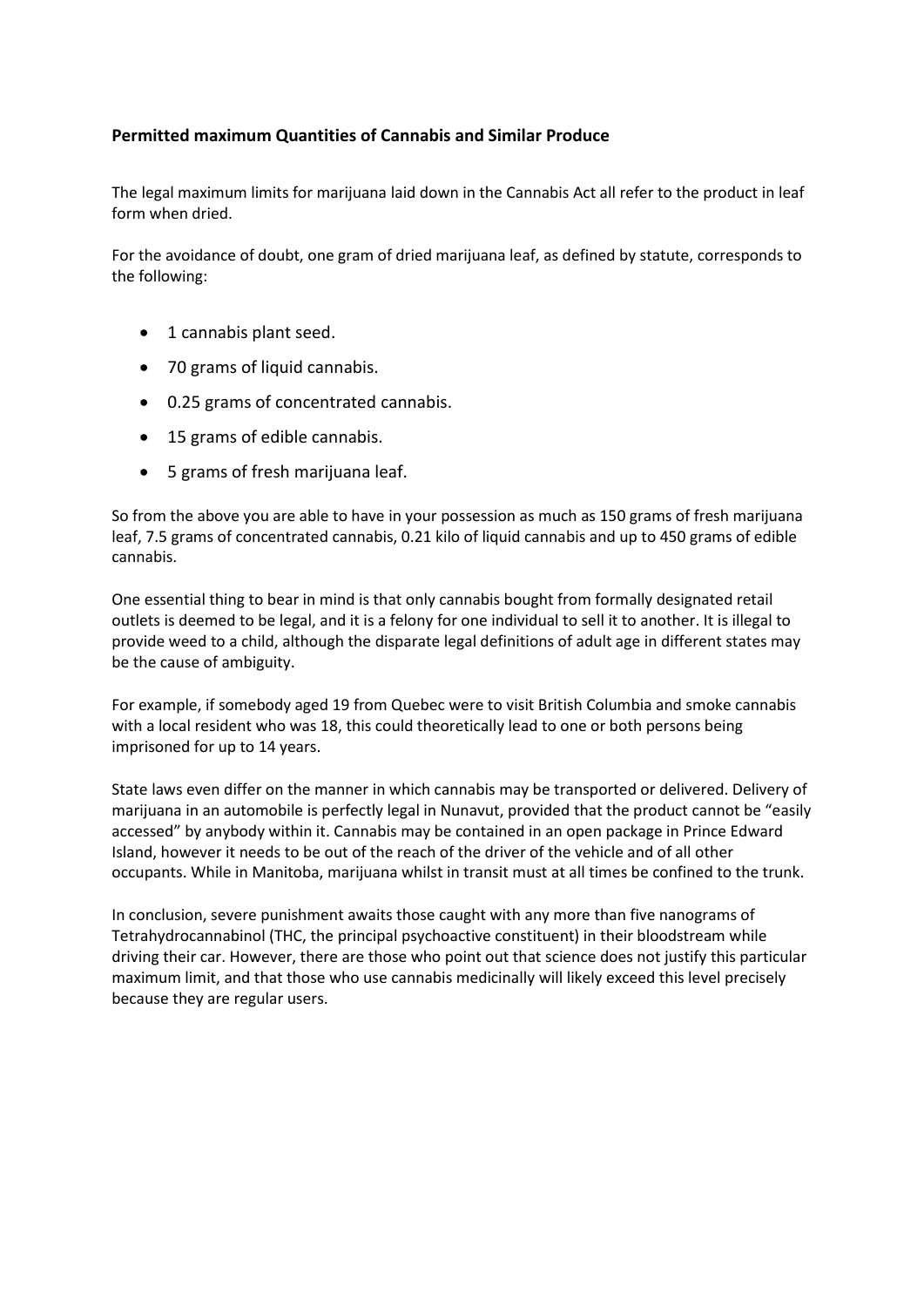## **Got a Spare Ten Minutes? – Try Interval Walking**

<span id="page-5-0"></span>Our fitness expert explains just what a simple mix-and-match walking workout will do for you.

For lots of people, a good walk in the open air is the best way to set aside some time for ourselves and get our limbs moving. Walking (as opposed to running or jogging) is a lowimpact exercise, so people will be much more comfortable walking than with similar activities.

To maximise the fitness and weight loss advantages of any walking that you may decide to do, our fitness expert at Dave's Team talks about three magnitude levels which are involved when walking, all of which you can use to put together an easy but very effective workout.

Just pick one of your normal routes and mix it up a bit on the three levels. As an example, start off with a three or five minute warm-up (level one), build up to level two with more energy and then vary it with bursts of level three activity; after that you can take two to three minutes off in order to cool down again to level one. Make use of landmarks such as the next bus stop or road intersection to serve as your distance marker before applying a burst of energised level three activity.

As long as you keep to a regime of these three level types of activity you'll be doing your body a world of good. It's what sports scientists have called 'interval training', and this type of activity is thought to be as beneficial as normal steady exercise just over a slightly longer period. Even an average 10 minute bout of this kind of activity can make a lot of difference to your cardiovascular health and general well-being. Ensure that you're listening to your body, just to feel how good it is, and be sure to take a rest whenever you feel the need to do so.

#### **Learn your levels**

#### **Level one (magnitude level 4–5 out of 10)**

- Walk at a normal steady pace and concentrate on your posture by breathing up from the middle of your body upwards; make sure you relax your shoulders and swing your arms with your stride.
- The swing of your arms should be from your shoulder, not the elbow, and your arms should swing right out in front of you.
- The length of your stride should be determined by how comfortable you feel doing it; on planting your heel on the ground, your toes should be lifted towards your shins. Your foot will then roll naturally from heel to toe before again pushing off on a new stride.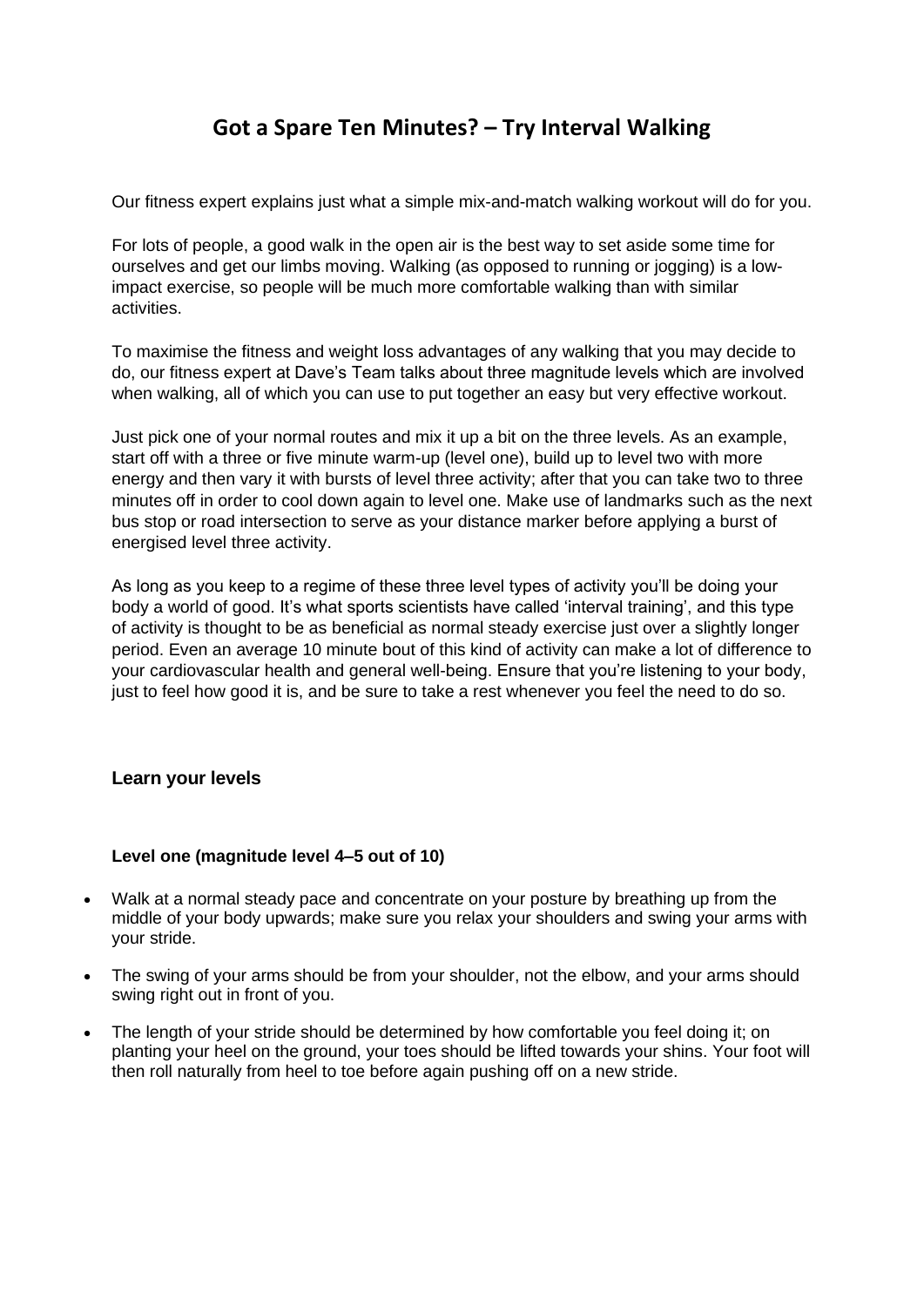#### **Level two (magnitude level 6–7 out of 10)**

- Walk confidently, bending the elbows to about 90 degrees and then swinging them in time with the rhythm of your stride.
- Keep the elbows close to the body; concentrate on your elbows' forward and backward motion. At no point should your legs be straight – do this so as to produce a natural and smooth motion; be aware that a locked knee could cause a bouncing motion and wouldn't look very natural.
- As your speed increases, so will your hips rotate; allow this to take place naturally rather than moving the hips artificially.
- Lean forward a bit, ensuring that you do so from your ankles, and never the waist, as this could cause back problems.

#### **Level three (magnitude level 8 out of 10)**

- Level three is about your speed; walk as fast as you feel you are able. It might be difficult to maintain this, so keep doing it in bursts.
- Make sure that you concentrate on increasing your stride frequency, rather than your stride length; pump your arms by gently lifting your elbows behind you.
- To increase your speed, narrow your overall stride a bit and try adding a push off effort with your big toe every time you take a step, moving your foot in a continuous motion.
- From your ankles try leaning forward to give yourself a hint of being able to push quite hard against the ground. Leaning forward will also lessen your chances of accidentally overstriding.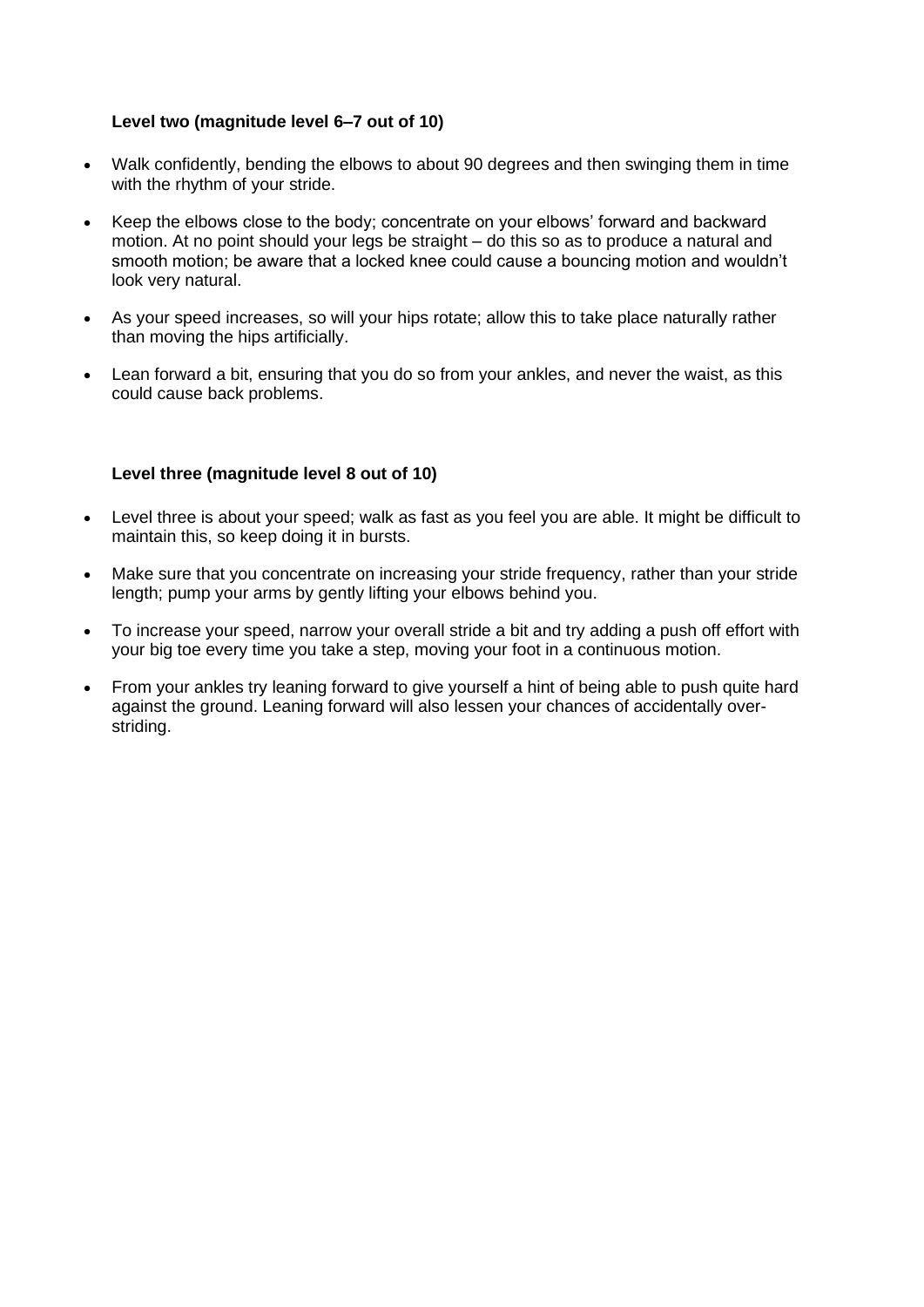## **A Summary of Digital Marketing**

<span id="page-7-0"></span>Different trends in digital marketing may come and go, but we need a basic definition of what digital marketing is and how it should properly be used to the best interests of any growing business. As this article will show, digital marketing (also known as online marketing or Internet marketing) is far more than merely a website or social media account. It is far more than that, and this should be understood in order to get the most from the amazing diversity of resources available which all go under this sometimes misunderstood umbrella phrase.

#### **Different Kinds of digital marketing**

There are lots of different aspects to marketing in the digital age. It's probably best to think of these as different channels, and each of these have their own best ways of doing this to achieve best results. Depending on what you are marketing, and on whether it is a product or a service, some channels will be more effective than others in getting your message across. It may be that some channels which are available will simply not be suitable for your own business. You have to make that choice.

As each channel grows in both diversity and complexity, new skills and processes will be needed to take full advantage of each particular medium. You will have to decide whether you want to learn these skills yourself or if it might be better to buy in people who are already experts in each new skill set.

#### **Different aspects of digital marketing**

As I mentioned above, digital marketing encompasses much more than just a website or social media account. We need to consider how the audience of each new channel chooses to interact with the material being presented, in order that we can manage each of these to our best advantage. Some of these will be more relevant to your business than others, while some will be totally irrelevant. You have to select what would work best for your own business, and it should be fairly obvious what would work from the start.

Here are some aspects of the digital world you should familiarise yourself with:

**Devices** – these are typically websites and apps, and any software which is Internet enabled. If channels are set up on these then you will probably be able to create your own channel for your own brand, and thereby be able to interact with potential customers that way.

**Platforms** – this is where social media comes in, and the space for this is huge and can only get bigger, as more and more tastes and interests are being catered for. Facebook, Youtube, Twitter, Linkedin, Pinterest and Instagram all allow you to set up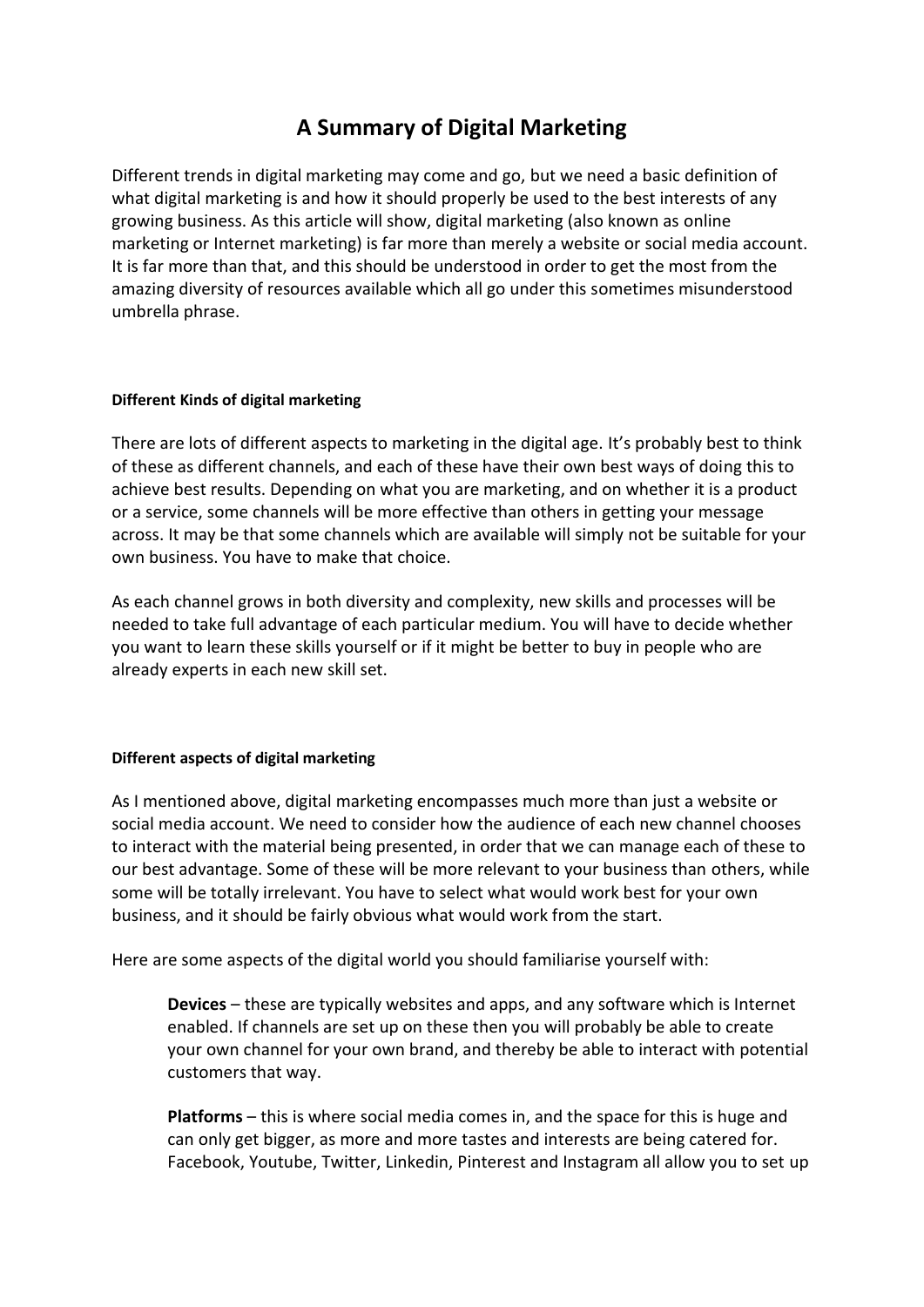your own channel (or channels) to use their own resources to show off your product or serve.

**Digital media** - these consist of a variety of free and paid communications and distribution channels for reaching audiences who will be looking for different things (and a different means of interacting) according to each medium.

**Data** – this is possibly the most valuable thing we have. By using your own different channels across the various online media you are able to collect data about your actual and potential customers or audience together with various metrics which are of interest to you. Note that data protection rules are taken very seriously and are protected by statute in most countries and by international treaties.

**Technology** – this is what we know and what we need to know in order to harness the potential of all the channels in the various media that are available for us to use in our marketing. This can be the technology needed to build a website or to successfully conduct a paid digital campaign using multiple resources.

#### **Digital marketing by other names**

Every sector has its jargon and its own buzz words. Digital marketing has its fair share. Most of it is useful, but sometimes the habit of giving something a name just for the sake of it simply causes needless confusion. The labels and jargon of contemporary online marketing are many and varied, and as the various strands of the discipline proliferate, people in different fields are calling the same things by different names, which hardly helps.

Digital marketing is a term used today for any method of using the various resources which are empowered by the Internet to get across what we want any potential audience to know about the product or service we are offering. The difference in the different terms used to describe this (such as online marketing and Internet marketing) are purely semantic. They all mean the same thing.

It would be easy to get sidetracked about the definition of something. So instead let's concentrate on the differences between *marketing* and *digital marketing*. Whereas *marketing* has been around for hundreds of years, using the resources and the technology (or lack of it) available at the time, *digital marketing* is simply marketing brought up to date. In fact, it would be strange to talk about marketing nowadays without referring to it as digital marketing.

Or to put it another way, most marketing has now become digital marketing because of the methods used. In fact, when we talk about marketing in a modern sense we really mean digital marketing.

This includes, but is not limited to, business websites, mobile apps and of course social media accounts as the three main types of marketing. There are various ways in which we can use these to get our message across. The particular medium we choose will determine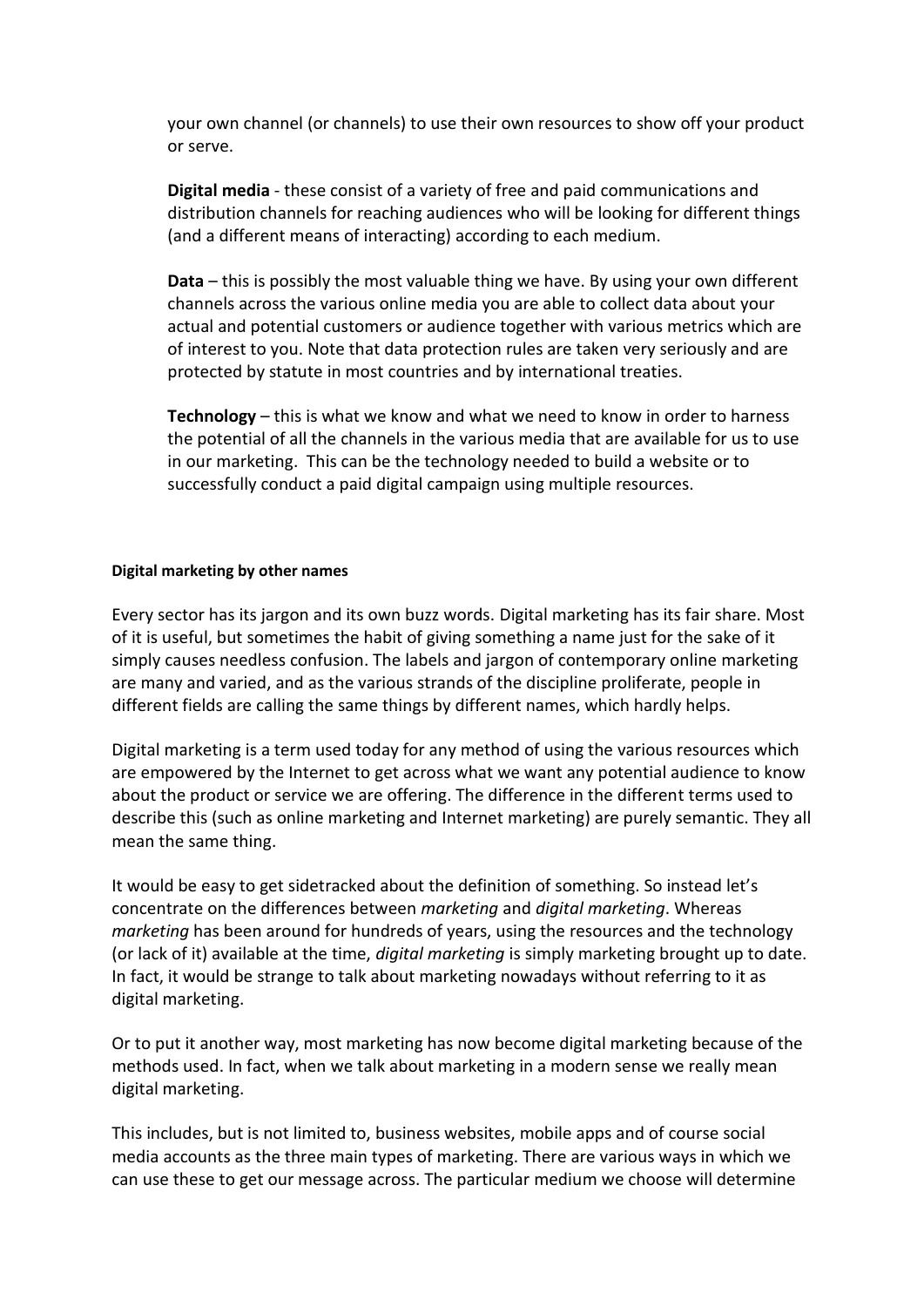*how* we try to get our message across. An interior design business may use Pinterest to their best advantage, while an accountant will be best using Linkedin. Music tutors and recording artists will make use of video, while physicists probably won't.

#### **The Uses of Digital Marketing**

There are ways of handling the different media which apply only to those media. Some would say that these are ways of manipulating the media so as to show off your product or service to its best advantage. The most obvious of these is, perhaps, search engine optimisation (SEO), which is the process and skill set required to enable your website, or individual web pages, to achieve a high ranking (or positioning) on the search engine results pages when their relevant keyword search term is entered into a search engine.

SEO has its correlatives in other fields of digital marketing. Hence the process and skill set required to achieve a high ranking for your app in the Google Play store of Android mobile apps is called app store optimisation (ASO) and so on.

All this is not to say that traditional media are not relevant to our marketing efforts any more; far from it. We should use the more traditional methods of marketing, encompassing print media, TV, radio, direct mail campaigns and even static posters, if they are applicable to our own particular sector and if that is a good fit for whatever it is that we want people to buy into.

What matters is that we integrate all these media as seamlessly as possible so that the brand is marketed to its best advantage, because in any kind of marketing it is always the brand that is most important, irrespective of the medium used to get the message across.

Wikipedia tells us that digital marketing is

*the marketing of products or services using digital technologies on the Internet, through mobile phone Apps, display advertising, and any other digital mediums. Digital marketing channels are systems based on the Internet that can create, accelerate, and transmit product value from producer to a consumer terminal, through digital networks.*

What makes marketing so interesting today is the sheer diversity of the media available and the extent to which this media can be used and (as some would say) manipulated to the best ends of our marketing purposes. The multichannel nature of this serves to provide different ways in which we can dress our products or services in ways which are best suited to that particular channel and in that particular medium.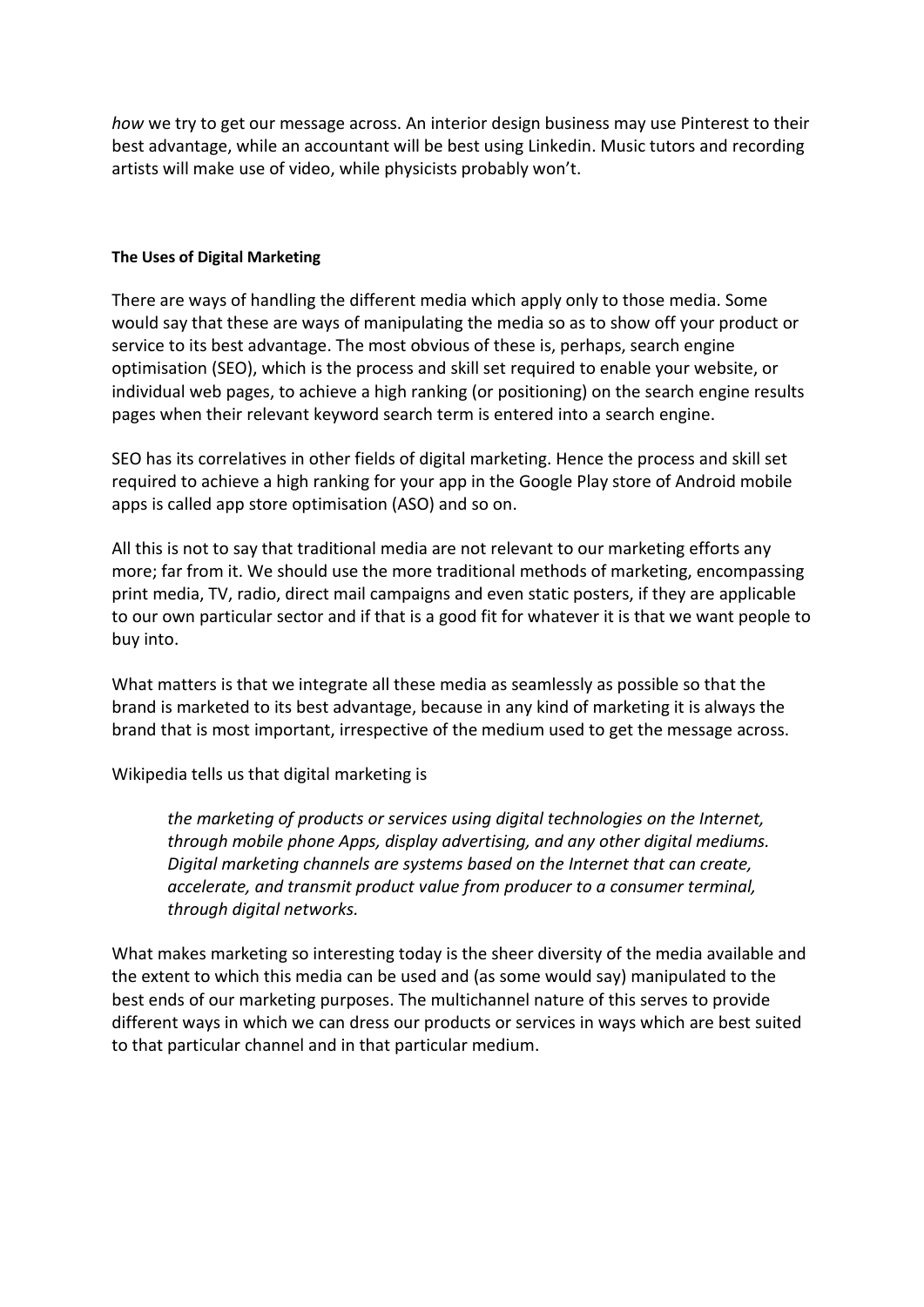#### **The functions of digital marketing**

We should not lose sight of the benefits of both digital marketing and the more traditional types, as what all forms of marketing have in coming is the promotion of the brand.

The objectives of contemporary marketing (including digital marketing) are no different from the objectives of the more traditional types of marketing. Marshall McLuhan's mantra that "the medium is the message" holds true today as robustly as it ever did. The only difference, perhaps, is that the digital version may be a little too keen to be judged according to how many followers, "friends" or "likes" something has, which is surely only an aspect of vanity displaying which is there more for the benefit of whichever social media platform utilises such things, rather than a true measure of marketing effectiveness.

So the traditional functions of marketing can be easily accommodated into the digital era. The Internet is therefore used to *identify* customers' needs, wants and aspirations. This is followed up by specific channels being able to *provide* information, access, online chat and any relevant data, secure purchase and payment facilities, and all the legal necessities that go with the purchase process. Finally, the purchaser of the product may be turned into a lifetime advocate of the brand through *customer satisfaction* from the user experience data that we glean, as marketers, from the whole sales process (sometimes called the sales funnel).

#### **Conclusion**

In conclusion, digital marketing is the informed and skilful use of online resources, within their respective channels, to the enhancement of your brand. The skill sets necessary for effective marketing are ever broadening so that it is increasingly less likely that one person within the organisation has the ability to credibly provide all roles; it is more likely that specialists will emerge who have the continued ability to enhance, optimise and manipulate existing media.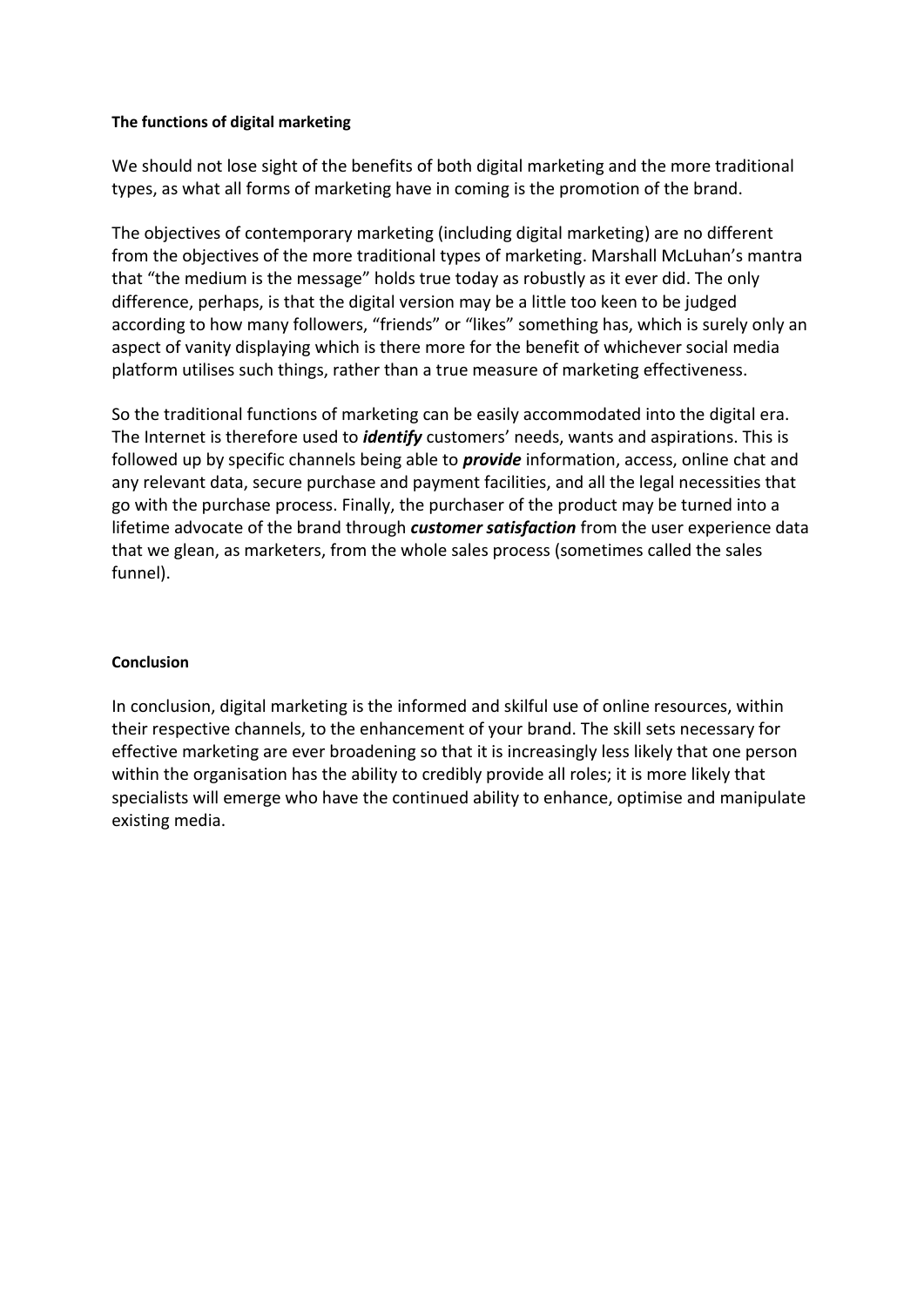## **How Does Amazon Search Engine Optimization Work?**

<span id="page-11-0"></span>A lot of effort and thought goes into how to appease and, to a certain extent, attempt to reverse-engineer Google's algorithm. However, Google isn't the only search engine around. Amazon is also effectively a search engine as well. People selling on Amazon must know how SEO on Amazon works in order to sell more of their products. Ignorance of this means that you will certainly fail.

Acknowledged experts in the area of Amazon SEO have a wealth of information to give about this. Here is a summary of the advice that they have offered.

#### **Amazon's algorithm is conversion-based**

Whereas Google looks for relevance followed by apparent excellence on top of that relevance, Amazon's algorithm seeks out conversion rate. The days of trying to game Google are largely over as they have made their algo super-smart to those who wish to try. Keyword stuffing is so 2004. Try anything even close to that today and you may find yourself at the receiving end of one of the many updates that Google rolled out over the last couple of decades which will punish your efforts, and show you that you can't expect to do that and win.

Amazon's preference for conversion over relevance makes perfect sense: such a strategy will end up selling more product. The upshot here is that you can get away with putting as many keywords as you like into your title and description (as long as it reads well) so that it will have a greater chance of displaying when someone does a search for those keywords.

Some aspects you should concentrate on if you want to do well on Amazon include the overall health of your Amazon account, the feedback you get, low returns rate and associated metrics, your product reviews and your product pricing.

#### **Blank Page**

The one way that the Amazon and Google algorithms are similar is that they are both highly protected secrets. Amazon SEO specialists will sometimes refer to this as a blank page or a black box, a complete unknown.

The same specialists would probably agree, however, that there are certain things that influence the performance of your product listing. These include, but are not limited to:

- The number of product reviews you have
- The number of *positive* product reviews you have
- Product information and format; description and bullet points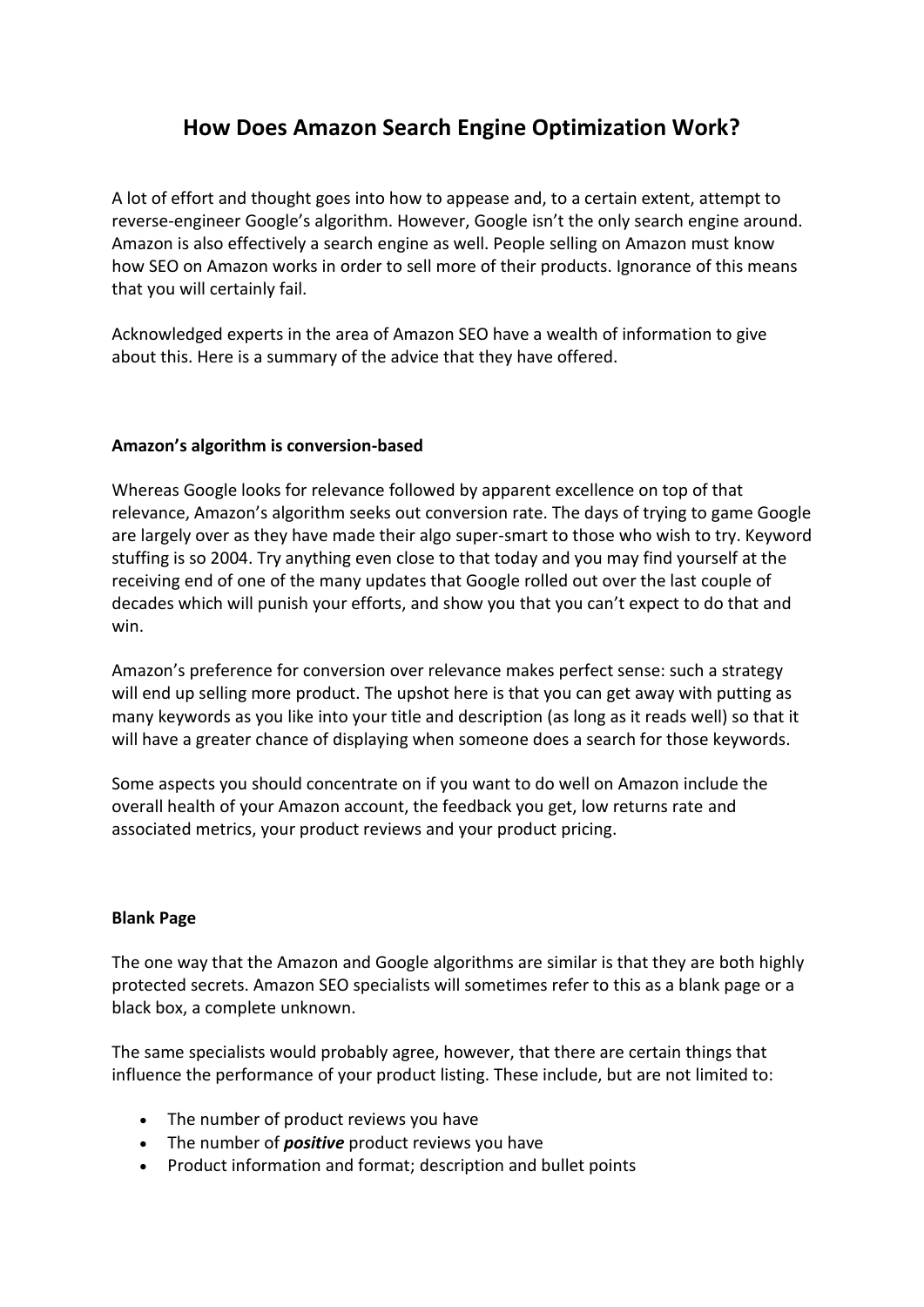- The number and quality of your product images
- Relevant keywords used in your product listing

#### **Relevance together with performance**

Of course, relevance isn't discarded as a criterion for product ranking. Amazon will put conversion performance over relevance, but relevance has to be there to start with. So you should pay attention to the following when considering both:

- Title
- Store Name
- Description
- Keywords
- Reviews (the more the better, and the more positive the better)
- Price
- Images (number and quality)
- Conversion

#### **Your product reviews**

The reviews that your product gains is of huge importance. It will often be the case that people go straight to the review section and look for feedback from existing purchasers. You need truly great reviews for your product to gain good rank and to keep it.

You should have a policy which looks after the customer from the moment they buy so that they are most likely to write a positive review. You should actively engage with customers who leave reviews and try to get the most out of this relationship. Remember that your negative reviews are valuable as well because they comprise market intelligence which you've just been provided with. Foster good relations with customers right from the start and this will help the quality of the product reviews which they choose to leave.

So your on-page SEO, taking care of the various elements of your product listing as described above, is important, and so is taking care of your customers in a qualitative sense, because doing that will enhance the product reviews which in turn lead to better ranking which lead to more sales.

#### **Your product information**

SEO has an important role in Amazon ranking, and it should be viewed with the same seriousness as you would approach SEO with Google. The higher ranking your product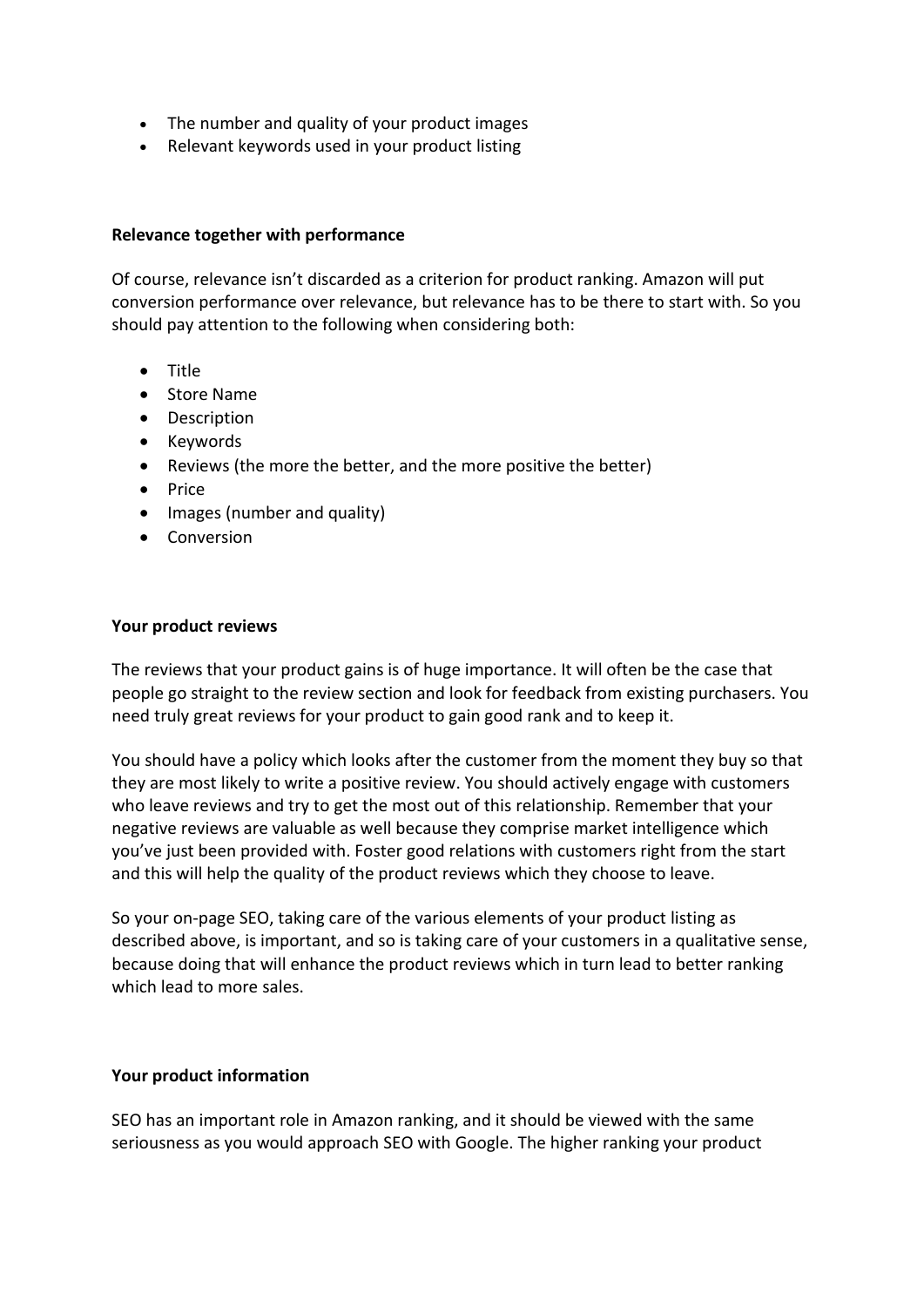achieves, the more it will sell and the greater your revenue. That really is the bottom line, and it all stems from good SEO policy.

Amazon's own algorithm is based on conversion; in a page full of widgets, the one at the top will be the widget which sells most units. You should choose your keywords very carefully, as not all widgets are created equal. Some widgets will have attributes which attract people because other widgets don't feature those attributes: play to those differences as strengths and make sure you use keywords related to those attributes prominently. Always test. You want more people to click on your product than your competitors' products. Amazon will count those clicks and they will in turn inform the algorithm that determines product rank.

Your product description and all the information that goes with it will play an important part in ranking as well. Think about the format of this information, how it is laid out. Consider using a mixture of bullet points and short paragraphs. Always use high definition (HD) images. Always think of quality and what your customer expects. Check your spelling and grammar, as poor presentation will be a turn-off for prospective buyers and will impinge on your product ranking.

#### **Customer queries**

Amazon is responsible for about half of all current online sales. Clearly they have a system that works. But what enables this to work so well, and what are the details that make Amazon SEO excel? What follows are some pointers about Amazon Search Engine Optimization.

Amazon has an algorithm which seeks to match customer search keywords with the item within their database which matches the intent of the search most closely. It's all very well to say that. But what exactly goes into enabling the Amazon algo decide what those best matches are?

Is this close match based on the seller with the highest ad spend? Is it the seller with the largest brand presence? What about the prominence given to Amazon's own internal brands? Is preference given to the product that has the greatest incidence of search keyword phrases within its listing?

The answers are known to some of these, and with others the jury is still out. What is known for *certain* is that you will find success by testing and more testing. Use A/B split testing, use more complex testing or make use of the services of people who know how to do this really well.

One method which was used initially was to list a product as free at its launch; this would always get reviews from buyers, of course, because it was free. The idea was that after this free launch the product would be placed at the top ranking position and would then keep this pre-eminence.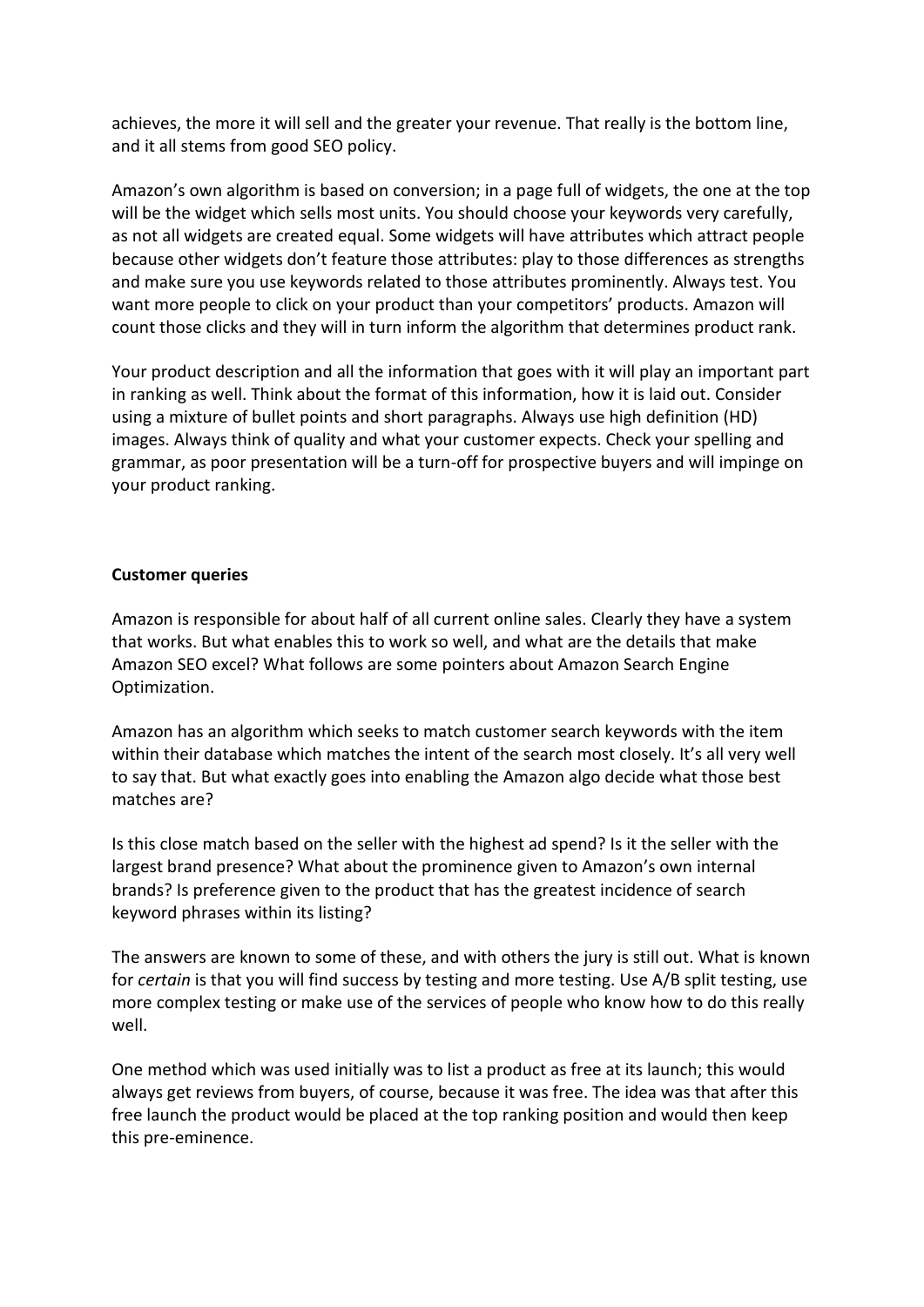However, Amazon saw what was happening and banned it. It was back to the drawing board as far as cracking Amazon SEO was concerned.

Amazon seeks to match the search query with the best item. The product listing has a ranking based on its keywords which is a better match than other items which are similar. So in order to rank in a better position your products must have *higher sales in relation to that specific keyword search term* than competing products.

To be able to have those sales, as a result of that prominent listing, you need those precise search term keywords in all the elements of your product listing. The keyword phrase must feature in:

- Product Title
- Description
- Bullet point lists
- Alt tags in the image
- Back-end search keywords
- Enhanced Brand Content pages

In addition, your sales copy must do all the other things that traditionally great sales copy does: it must attract the user to want to buy the product. The keywords must be placed within great copy which persuades them to buy.

Amazon's PPC can play a prominent part in Amazon SEO. We can use its analytics to track conversions based on a number of observable factors. By looking at everything which comes into play we can make actionable decisions about how to improve our Amazon SEO strategy. Which keywords work best, which to jettison from our campaign, and so on.

Also, if a PPC ad results in a click which leads to a purchase, Amazon will know to rank our product higher as a result of that conversion. We know this to be true by observing that the rank after that purchase is higher than the rank immediately before that purchase.

Those who know about how Amazon SEO works will tell you that everything in Amazon's sales environment is related to everything else. The ad which leads to the first click, the image which is able to attract the buyer and which is related to the ad itself, the price of the product and the product reviews are all related in Amazon's complex system.

The very complexity of all these elements working together is what is at the heart of how Amazon SEO works. Understanding all this is what determines Amazon SEO success. Patience and experience are important. Keyword relevance and diversity, where they should go, how they should be distributed at certain points in the copy, together with the endless testing of these various elements in combination with each other, are all necessary for ultimate success.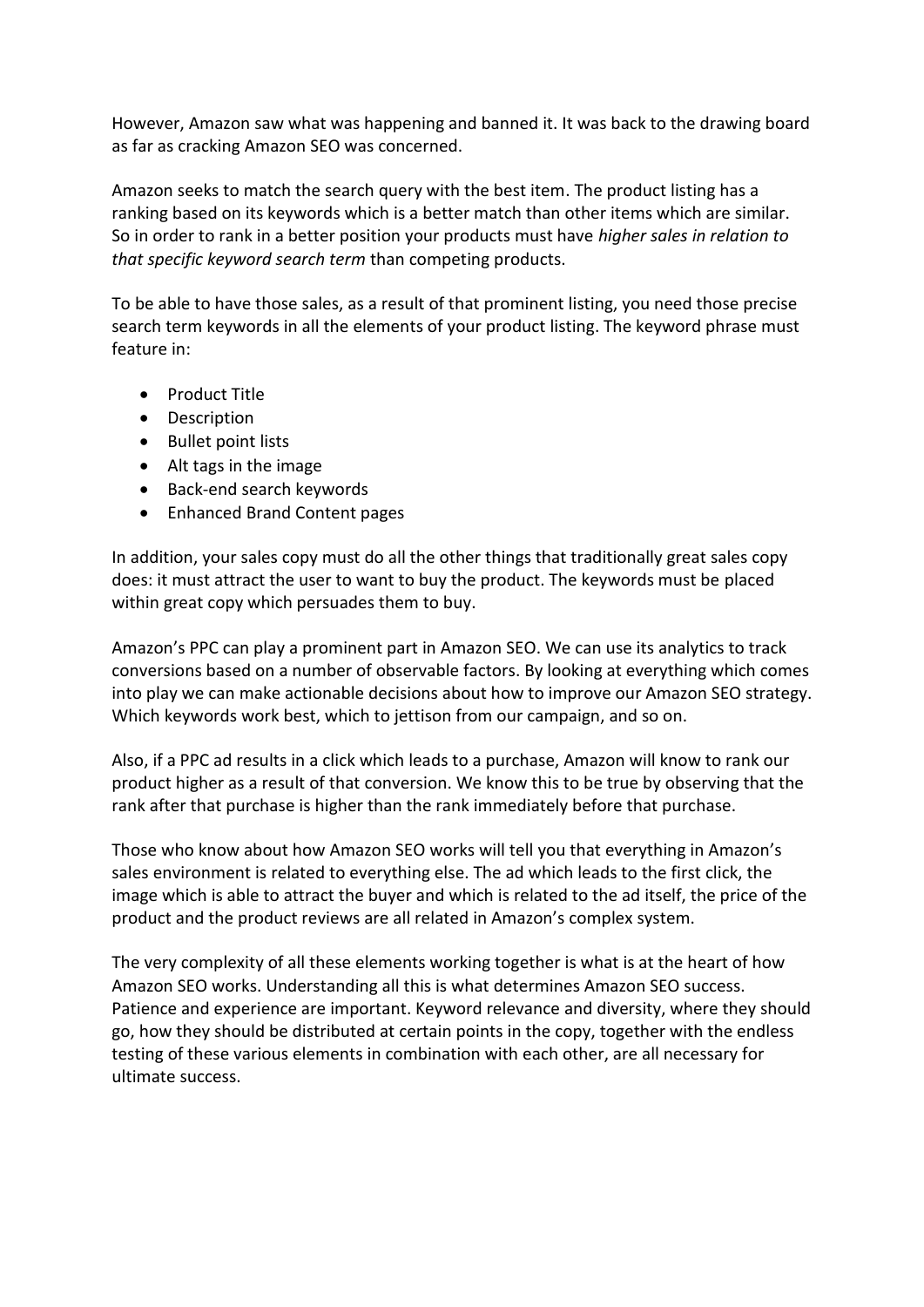#### **Amazon SEO keyword optimization**

Similar to Google SEO, successful Amazon SEO is centred around keyword optimization. There are plenty of elements within a listing where these keywords can be used to best effect.

Perhaps the most obvious element is the product title. It is considered that placing the right keywords in the title is the biggest single ranking factor. Sellers should, where possible, use branded keywords here and also in the description and other elements.

It is known and accepted among SEO experts that people who search for specific brand and product names (brand keyword + product name or product number keyword) are at the final stages in the purchase process. The brand name + product name combination is known as a *buyer keyword*. The research into what they need has already been done; these people, at this stage, know the specific product item that they want.

This is especially true of a search process which doesn't seek information (like Google) but only products. Amazon is a buyer website, not an informational or advice website. The user is there for one purpose: to see products which are for sale. They're here because buying is already their intention.

It makes sense that, if you optimize for these buyer keywords, then you will have a much greater chance of making a sale.

As well as the title, you can place keywords in other elements of the product listing as well. There are plenty of opportunities to put your keyword phrase in:

- The product description
- The back-end data in your seller account
- The alt tags in all images
- The seller username

Also don't forget that there are other factors which affect ranking of your product in Amazon, apart from the way it is listed.

The product price will play its part as well. The overall impression and quality of the presentation will have a psychological impact on the potential buyer. Also the conversion rate, which plays a huge role in the product's ranking. For why would Amazon waste valuable space at the top of the results for a product which didn't sell?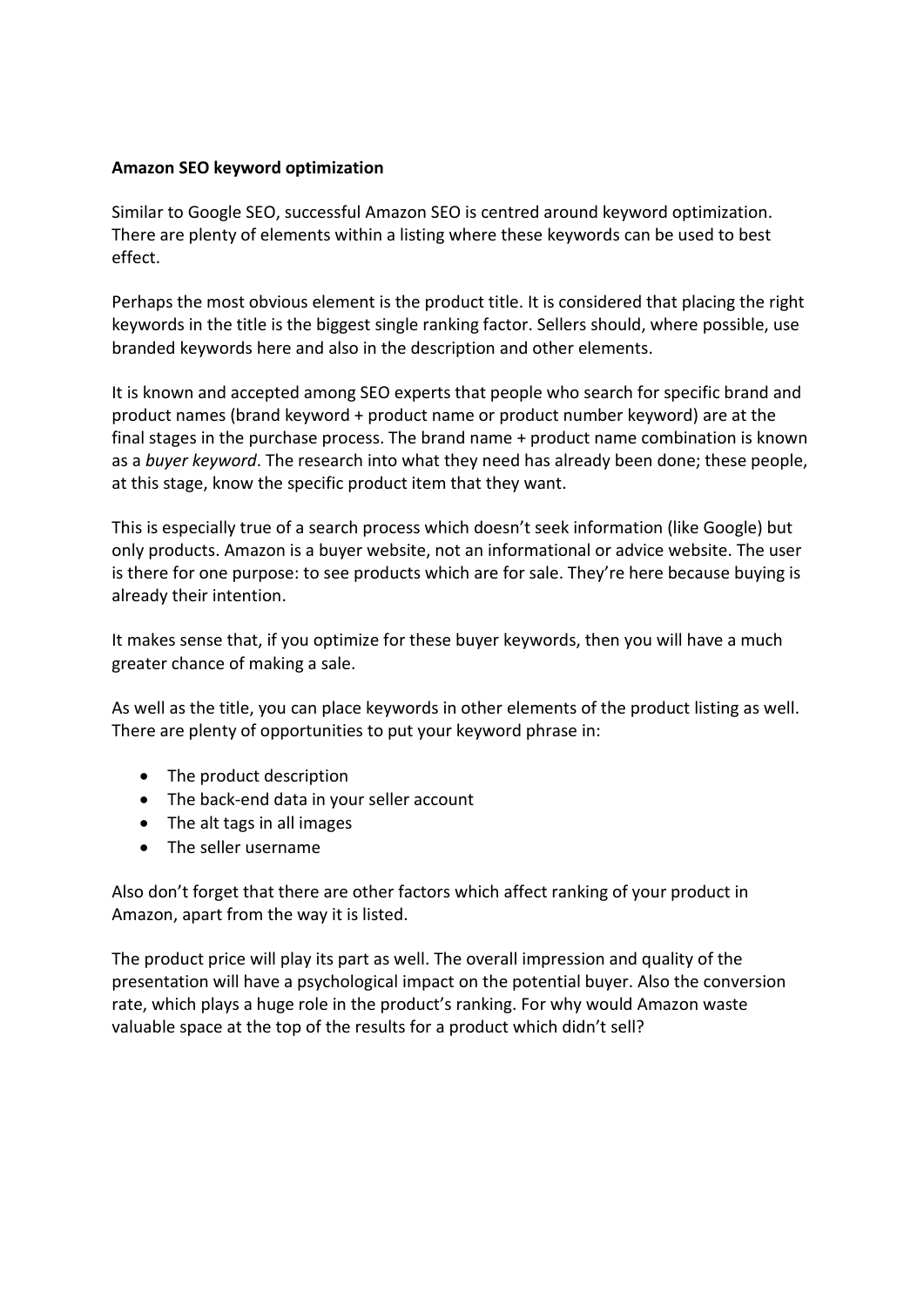### <span id="page-16-0"></span>**Four Ways to Guarantee Good Productivity from Your Remote Employees**

You want to make sure that your remote employees remain productive and responsive to their productivity targets at all times. Certainly it can be challenging to have remote employees, but it needn't be if you follow these four good bits of advice and turn your business into a success.

#### **1: Communicate constantly**

Constant communication has been known to be the foundation of business success, according to businesses who successfully do so. Good communication has never been more important, now that so many corporations have employees located in different parts of the country and different parts of the world. Your communication links need to be robust and reliable.

#### **2: Make sure your guidelines are clear**

You'll need to ensure that you have the proper rules and procedures in place for when and how employees communicate with your company. Ask for their own views about this, and they will feel more included. Before you employ remote workers make sure that the proper guidelines and expectations are in place. This will ensure that all your employees are all empowered equally in terms of what is expected of them.

#### **3: Make use of technology to communicate**

There are lots of new tools to help facilitate communication with employees, so make sure you use them to their best extent! Social media and messaging apps of various descriptions allow people to talk to one another individually or in groups. Some of these apps allow such conversations to be saved for later reference, if you need to check who said what and when (useful in any dispute). Your use of these will engage a protocol of communication with all employees so that everyone knows what is expected of them.

#### **4: Make good use of project management software**

It is sometimes difficult for employers at the start of a policy of hiring remote employees, and this is where the challenge presents itself at its most critical. If you're used to constantly overseeing people you'll feel this more, but the answer lies in allowing yourself to let go of this control. You'll be pleasantly surprised at the results of people who are left to their own devices to deliver more productive work.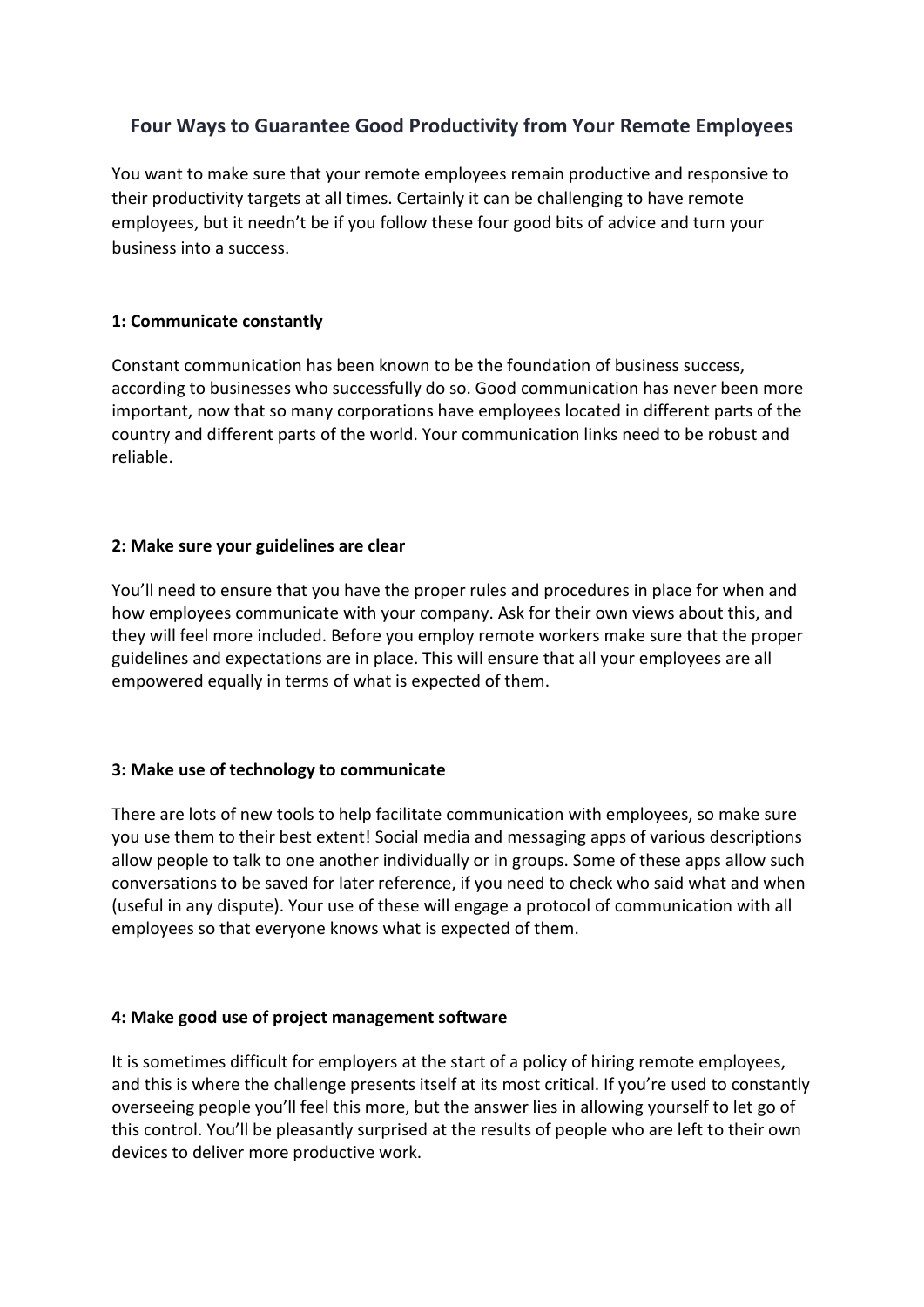There are several tools to help with this. These are **Asana, Toggl and Bitrix** and they help you to set targets for each team member, enable people to talk about the projects they're engaged in, while ensuring that these goals are sustained. Using Al, targets and achievements are displayed on a central dashboard for employees to track. Similarly, employers may see this as well and in this way can easily observe who are the more productive employees. Such methods allow you to be able to reward the more productive people who go above and beyond on a daily basis, and in this way retain them.

By the same token, employees who are not productive may also be seen, and their results verified in hard copy. In this way you can adequately improve their performance and retrain if necessary. In some cases you may find that such people would be better suited elsewhere.

#### **Ensure your remote working is successful**

Having remote employees will not be the solution for some businesses. But many, and hopefully yours, will be able to use the technology available to ensure a viable and successful remote employee policy that works for your own company.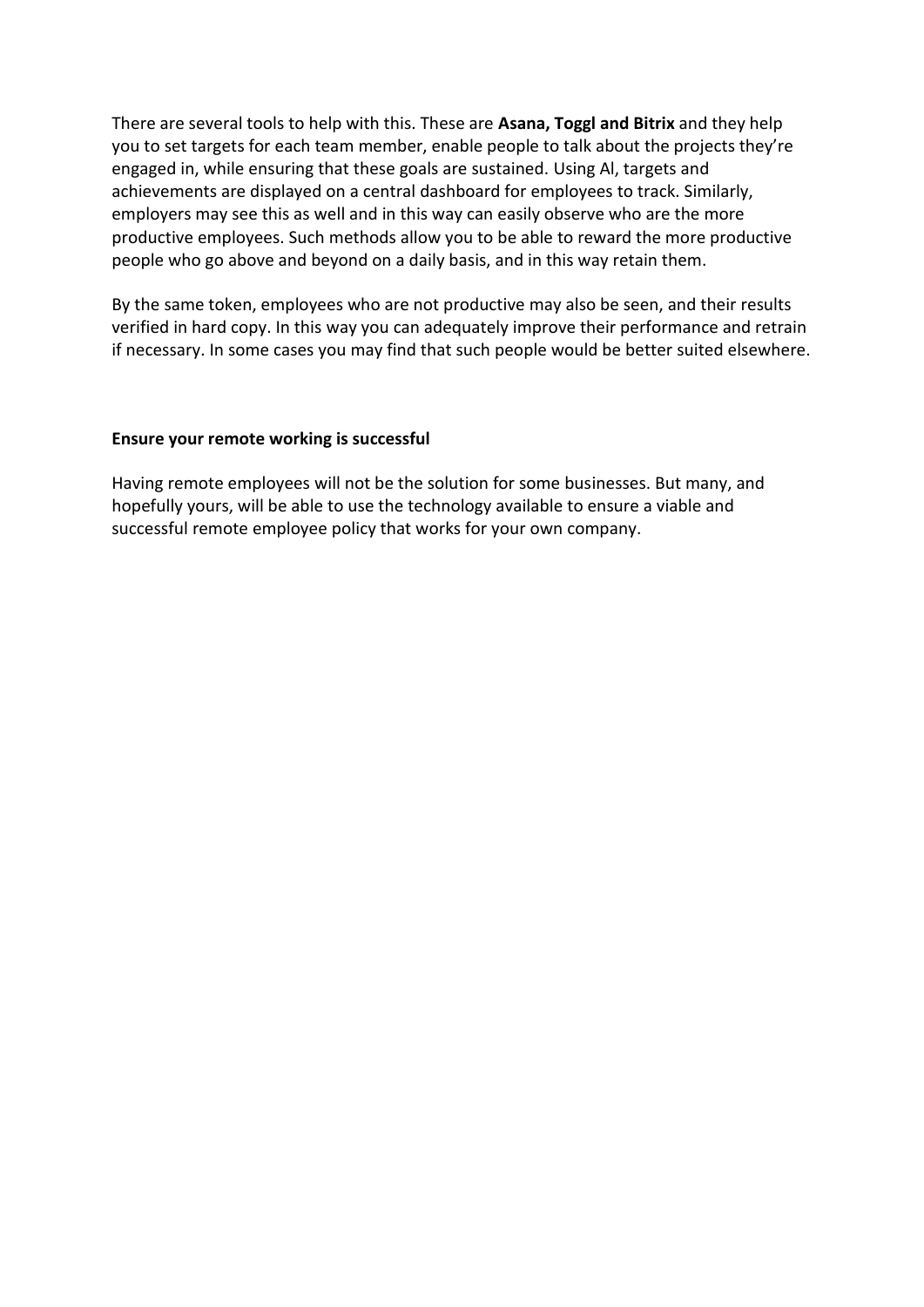## **Can Some Food Help You Lose Weight?**

<span id="page-18-0"></span>Unfortunately there's no quick way to lose weight. The best way to do so, however, is embark on a planned regime which considers diet, mood, activity and wellbeing as well as weight loss itself. Healthy eating has been shown to increase our happiness. An Australian research study has proved that there is a relationship between eating fruit and veg and increased life satisfaction.

Here are some foods to think about as being good for our overall wellbeing.

#### **Fibre**

Fibre will make you feel full, and this is the perfect way to go about losing weight. Fibre stays in your stomach for longer, due to fibre's increased digestion time requirements, so we feel sated for longer. This happens at the chemical level of the hormones, with the hunger hormone ghrelin actually suppressed by the presence of fibre in our diets. Fibre can be found in plentiful supply in foods such as wholegrain bread, oats, lentils, brown rice, fruit and vegetables, pasta, beans and peas.

#### **Eggs**

Eggs are a fantastic constituent of any meal during the day. Eggs are high in protein and nutrients and low in calories; they keep you feeling that much fuller for longer as well.

#### **Leafy greens**

Spinach and kale are good examples of leafy greens that are low in calories and carbs and yet high in fibre, so again this keeps us going without hunger for a long time. You can eat as much of this as you like without putting on lots of weight.

#### **Salmon**

Salmon is just amazing. It's full of oily, healthy fatty omega-3 acids and is very high in good quality protein; this plays its part in preventing conditions such as type 2 diabetes and obesity. Salmon is filling and satisfying, packed with goodness and very healthy for you. It's great to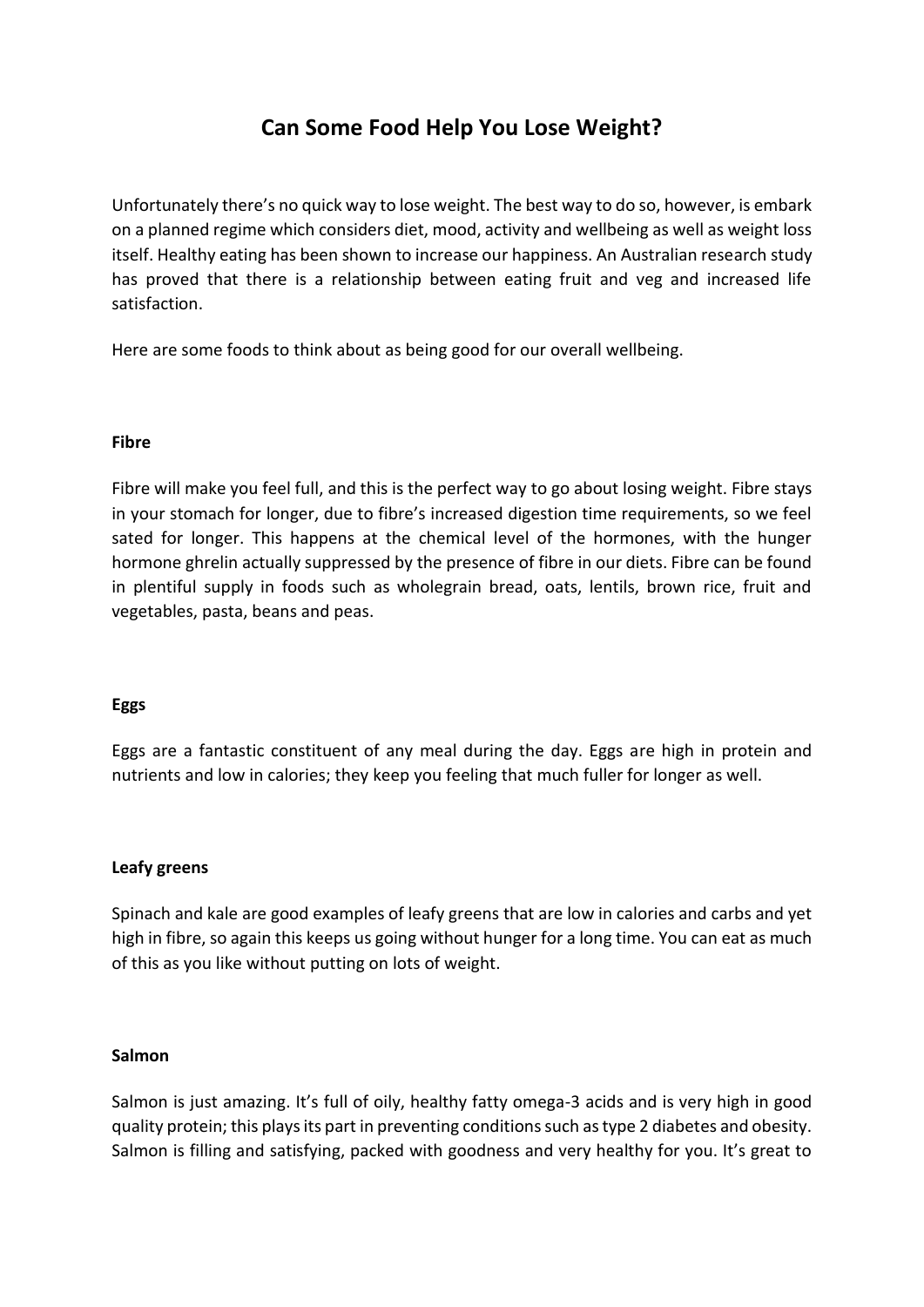have in any good weight loss diet. Try salmon with lots of leafy greens for a great nourishing meal and you won't feel hungry again for hours.

#### **Nuts**

A great source of healthy fats and protein, nuts make the perfect snack if you ever feel peckish between meals. But be careful not to have too much of a good thing: nuts are quite high in calories and you can go overboard with them.

#### **Boiled potatoes**

Potatoes should be boiled rather than fried to get the best of them. They contain lots of good nutrients and they make you feel full and not likely to want to eat too many of them at one sitting. You can have them baked in their jackets to preserve their fibre content to the maximum.

#### **Greek Yogurt**

Greek yoghurt makes a superb breakfast or quick snack, as it has nearly double the protein content of normal yoghurt. You can be creative with this and top it with fruit and nuts, or try some oats to give it added fibre.

#### **Soups**

There's plenty of research evidence to show that if you take an ordinary meal and instead make a soup out of it, with exactly the same ingredients, this will fill you up for longer and you will intake fewer calories into the bargain. The reason is that soups have a higher water content. You can add beans, pulses or shredded chicken to the soup for even more protein and fibre.

#### **Apples**

Fruit contains a form of natural sugar called fructose, and the fibre in apples prevents this sugar content going into your bloodstream too fast, so you'll get a nice, healthy, slow release of blood sugars. Apples contain a huge amount of fibre (one of them will have about 20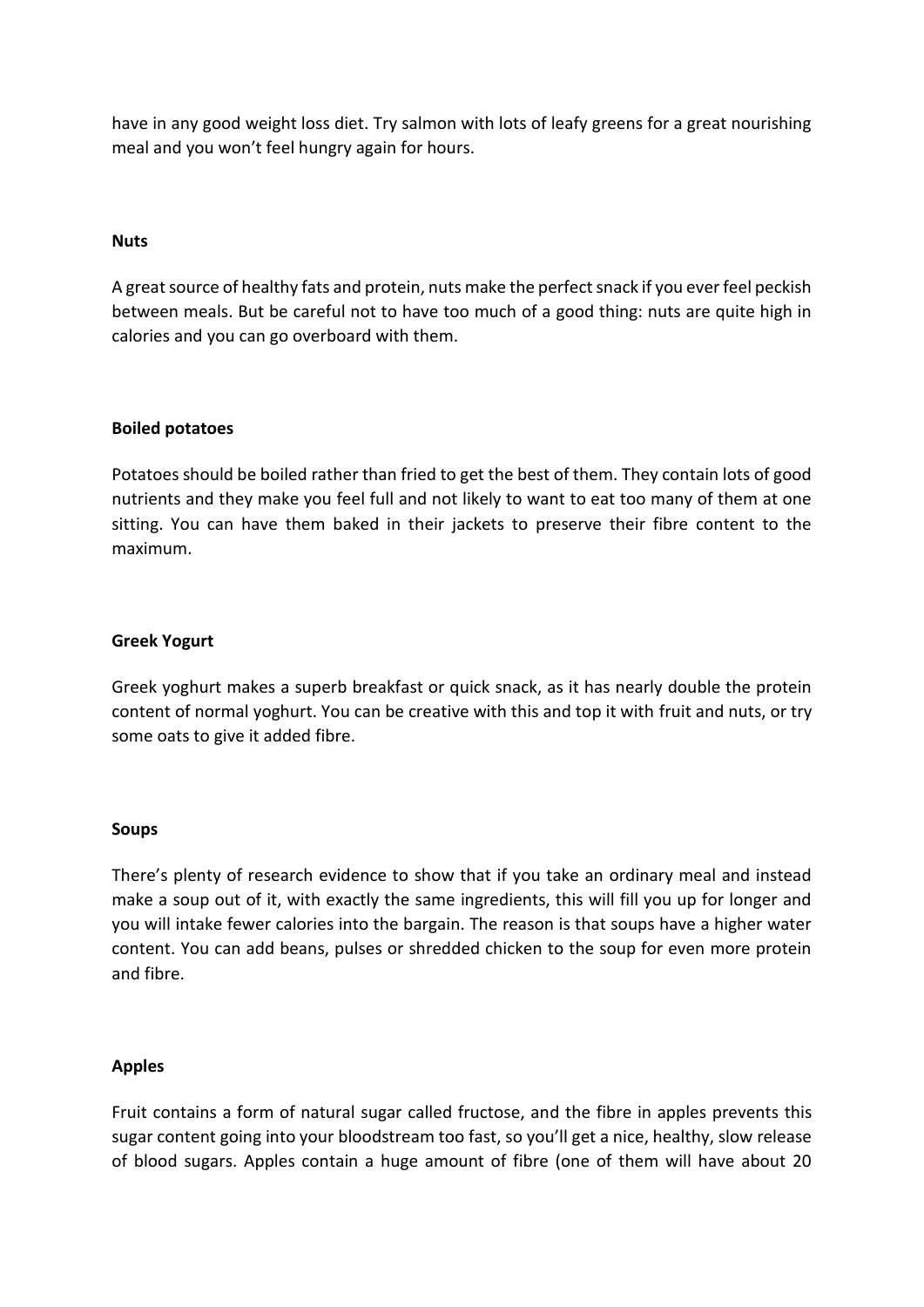percent of the recommended intake per day). The fibre will make you feel full for longer, and this is one of the reasons why you will rarely see a case of anyone overeating on apples!

#### **Water**

Last but not least, we come to the humble H2O. Because hunger is sometimes confused with being thirsty, next time you feel a bit peckish try drinking a glass of fresh water or some low calorie squash. You could try diluted fruit juice for a healthy alternative. If you make this into a habit you could save thousands of calories this way over the months.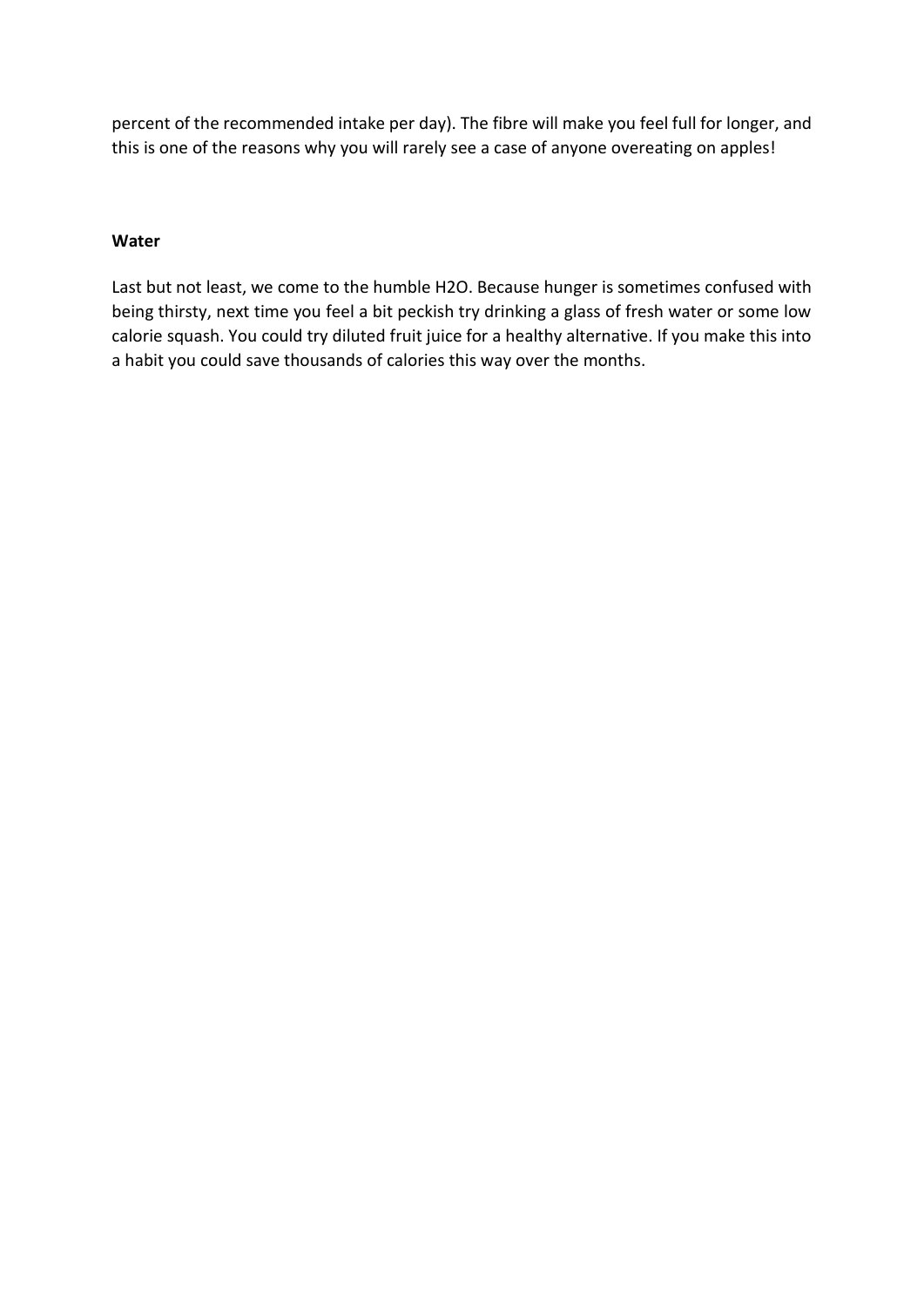## **COVID-19 at Work: Important Actions You Need to Take**

<span id="page-21-0"></span>You can't help but notice the constant coverage of the spread of Coronavirus on the media at present.

At places of work people are particularly worried about what they should be doing and what they should be avoiding; people are concerned how these new responsibilities impinge on their working practices and even their conduct.

So how are HR departments to take the lead here? What are the crucial things that HR needs to know about Covid-19 and how exactly should they be preparing for what is to come?

*Here is our own brief but comprehensive guide to what you should do and what you should not do in the workplace to prepare for whatever this virus has in store for us.*

#### **Things You Should Know**

#### **What exactly is Coronavirus (COVID-19)?**

Coronavirus (specifically and officially referred to a COVOD-19) is a generic group of viruses which are referred to collectively by this name. This virus causes respiratory illness which may be mild or it may be more severe. The virus first appeared in late 2019 in China, and was announced by the World Health Organization as originating in Hubei Province in that country. By 9 March 2020 there were 647 recorded cases in the United States and more than 110,000 such cases across the whole world.

#### **Coronavirus Symptoms**

The symptoms of coronavirus (COVID-19) start with a persistent cough and fever, together with difficulty breathing, leading to respiratory problems which range from mild to more severe.

#### **How Does the Coronavirus Spread?**

Coronavirus (COVID-19) spreads as a result of someone with an existing infection coughing or otherwise exhaling, which sends droplets containing the virus out into the local environment. These may land on inanimate objects such as tables, chairs, walls or any other surface, where the virus may remain active for up to 72 hours. It is thought that those who exhibit the most severe symptoms are at the most contagious stage. However, it is also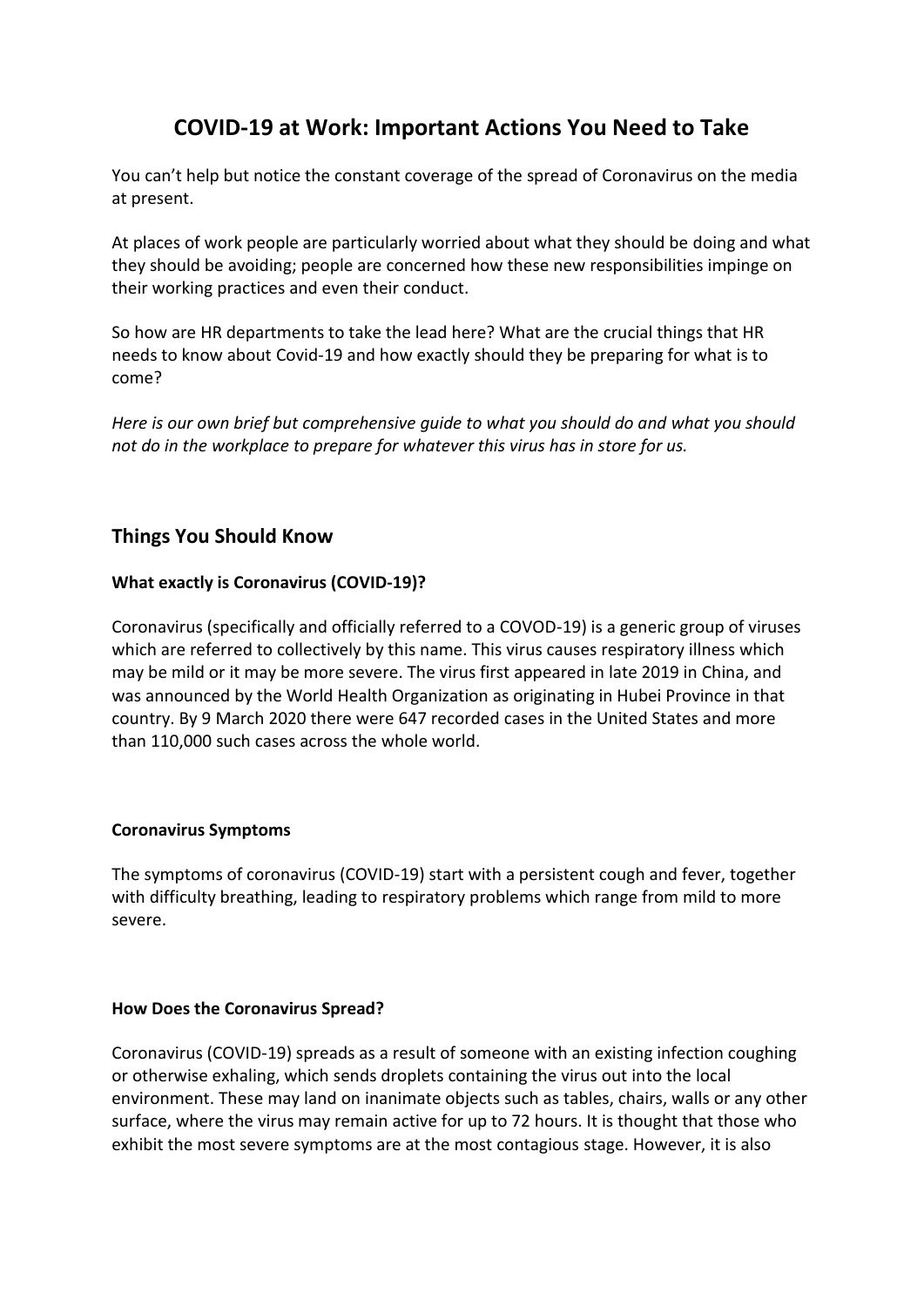thought that people are contagious before that, during the incubation stage. Similar viruses exhibiting incubation stages as long as 14 days have been recorded.

#### **Who are the People Most at Risk from COVID-19?**

The World health Organization tells us that all people are susceptible, but that there are those who are particularly vulnerable including older people and especially those who have a pre-existing clinical condition, including diabetes, asthma and heart disease.

#### **Does Coronavirus have a Vaccine Yet?**

At present there are no vaccines or other medical preparations available which can be used to treat COVID-19. The advice is that those who are suffering from the virus need to selfisolate in their own homes. Those who are currently being treated at a clinical care unit will remain there until considered safe enough to go home.

#### **Are Masks Useful in Protecting People from COVID-19?**

The Center for Disease Control (CDC) has said that it does not recommend most types of facemasks as a preventative precaution against the new Coronavirus. Instead it has recommended that only FFR face masks be used, and that these should only be used by health care professionals working in the field or people looking after an infected individual. Such masks are useful also when people are sneezing and coughing, in that they can prevent the germs from spreading. In any event, it is necessary to dispose of such masks in a way which is clinically recognized.

#### **What Do OSHA Standards Recommend about COVID-19?**

There are some existing requirements which may apply to the prevention of Coronavirus spreading in the workplace, although there are no specific standards relating to COVID-19. OSHA's Personal Protective Equipment (PPE) specifications as well as their General Duty Clause may apply here. Employers with locations in several states should be aware of the 28 OSHA approved State Plans which set out the health and safety guidelines in this context. In the state of California, for example, the Aerosol Transmissible Diseases measures are designed to mitigate diseases spread through air-borne viruses infecting workers. You should consult the laws in your own state for compliance with inter-state procedures.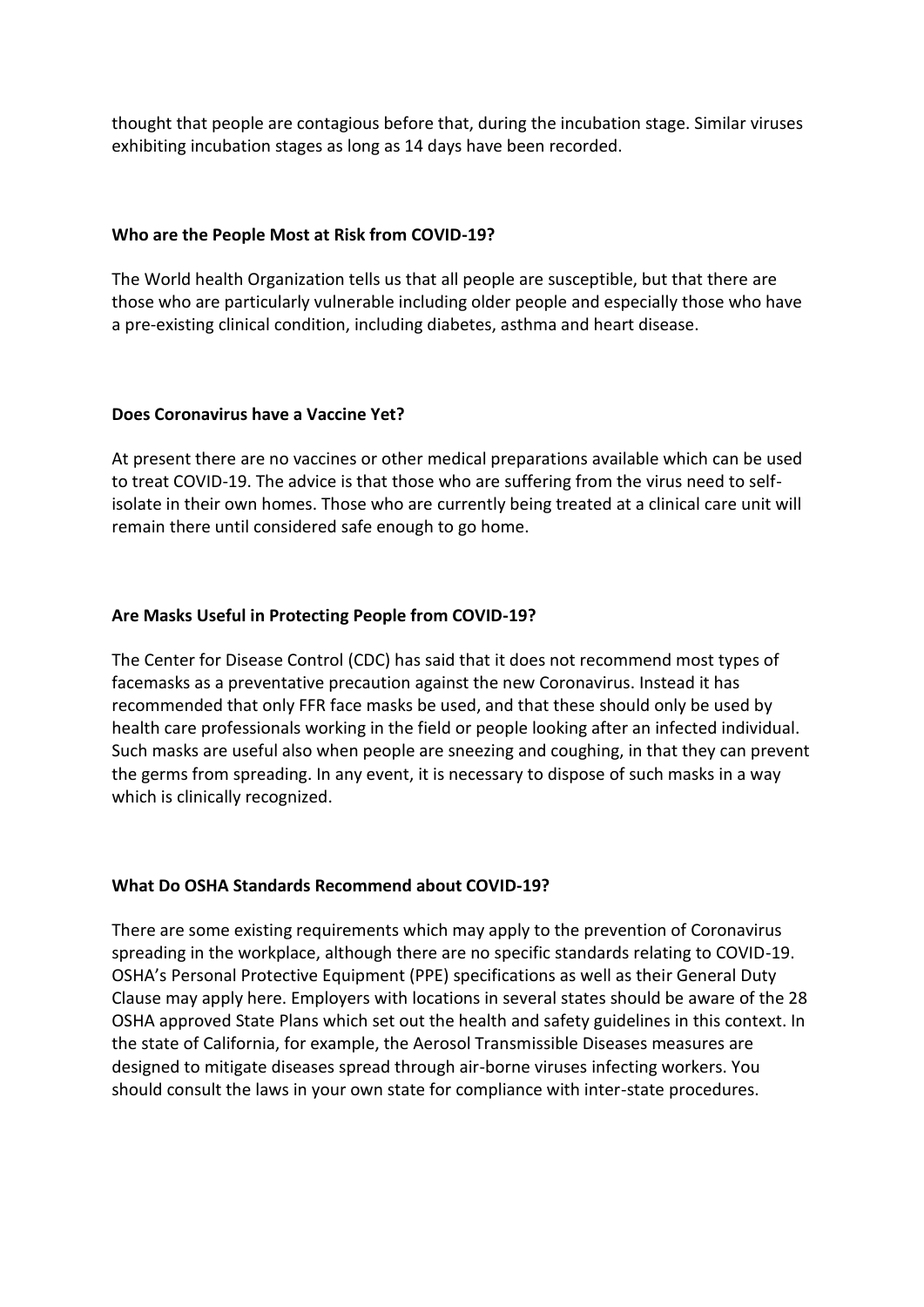#### **What You Should Do**

#### **Make Sure You Have a Clean Office**

Probably the best way to prevent disease spreading in the workplace is to ensure that your working environment is kept clean and uncontaminated at all times. In particular, all cleaning materials including hand sanitizers, soap and tissues should be in a convenient location for all employees to freely use and you should provide information such as posters in bathrooms which advise on the recommended hand washing procedures.

Employees and management alike should be provided with sanitized wipes for cleaning any office equipment and furniture such as desks, computers and phones, as all these could be the source of germs.

#### **Communication is Important at All Times**

It is so important to keep in constant contact with your workforce to let them know what is happening, when it happens. Ensure that everyone knows in advance what your plans are about stopping the spread of COVID-19 and what is likely to be expected of people at work. Be quite clear about such matters as travel policies, sick leave and working from home. You should also prepare your own Infectious Disease Control Policy for use in your own company. It is especially important to ensure that your management knows how to successfully deal with people who are working remotely.

#### **Employees Who Feel Ill Should Be Encouraged to Stay at Home**

It is important for your workforce to know and understand that they will not be disciplined for staying at home if they are feeling ill. Such isolation will obviously reduce the incidence of the virus infecting other people at work.

#### **Impose an Embargo on Business Travel to Infected Places**

You should consider banning all such travel to any area or region which has been infected with COVID-19. You should also seriously consider instructing those employees who have returned from such places to work from home and self-isolate, even though they might not exhibit symptoms at the time. They may still be incubating the condition.

Even though COVID-19 is spread right across the globe, we know that some countries are more badly affected than others. Countries which currently show a high incidence of infection include, but are not limited to, China, Italy, South Korea and Iran, so you really shouldn't plan on travelling to these countries at all. If travel there cannot be avoided then anyone who makes that journey must be told to self-isolate immediately upon their return and stay at home for two weeks. All employees should make themselves familiar with the CDC Traveller's Health guidelines for up-to-date information relating to overseas conditions.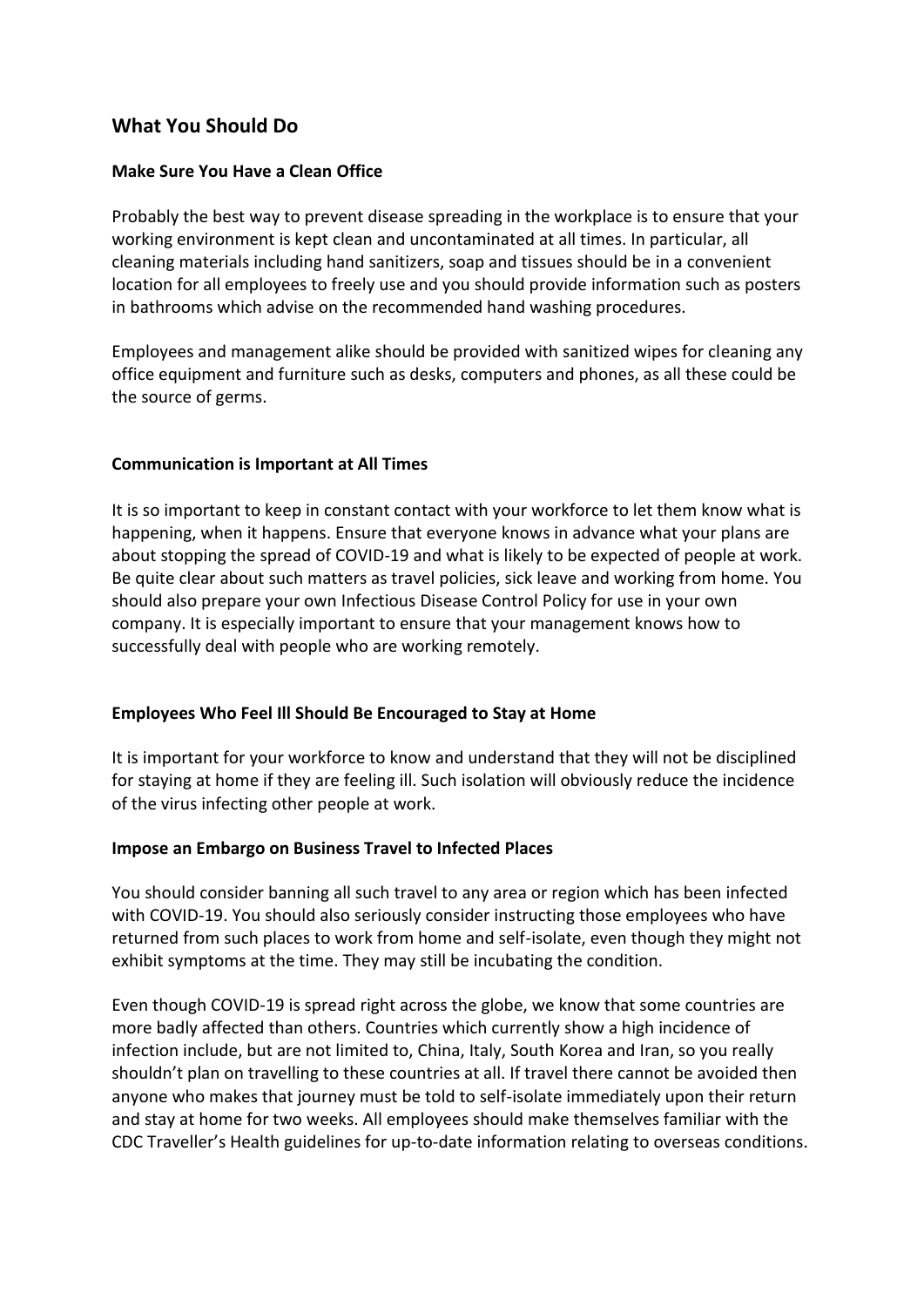Your company should implement a Business Continuity Plan. Coronavirus has had a huge effect on certain sectors and to a certain extent on the world's supply chain. You should be ready for anything that might affect your business and always expect the unexpected. You should factor in contingency plans to take into account the reduced number of employees and if your suppliers have difficulties of their own, which they likely will. Always explain your policies to anyone who needs to know. This includes such matters as HR policy, how pay will be affected, and what employees can expect from the company.

For example, [CLIENT LINK] recently started implementing their employees working from home. It is important that communications are kept up and for this reason our IT team need to test their existing resources so that everyone is supported at all times. It may be that all the workforce will have to work remotely, so IT will need to ensure that all bases are covered.

#### **Check Your Local Government Announcements**

You need to ensure that you are implementing the latest recommendations provided by local government. These should provide timely advice about what to do in certain situations and provide the best possible solutions to unfurling events, so monitor these constantly. Advice on matters such as working from home may change from time to time, as well as proposals for how best to handle other related issues.

#### **What You Should** *Not* **Do**

#### **Avoid Non-Compliant Policies**

It is very important that you do not put in place any policies which do not comply with OSHA standards, however prescient or beneficial you may think those policies are. An example of this is where some employers decided to use forehead thermometers in order to check the temperatures of their workforce. In fact, doing this is only legitimate in cases where the CDC or your local authority has already declared that a pandemic is rife in your locality. If no such declaration has been made then this use of forehead thermometers is not actually allowed in law.

Sources of information such as [CLIENT LINKS] should be consulted if you are in any doubt about the legalities of creating compliance policies for your workforce.

#### **Avoid Large Gatherings and Meetings if this is Feasible**

Viruses will spread like wildfire among large gatherings of people, so the best policy would be to ban (either postpone or cancel completely) any large meetings. Any meeting context would be included here, whether it is work related or social. Large corporate conferences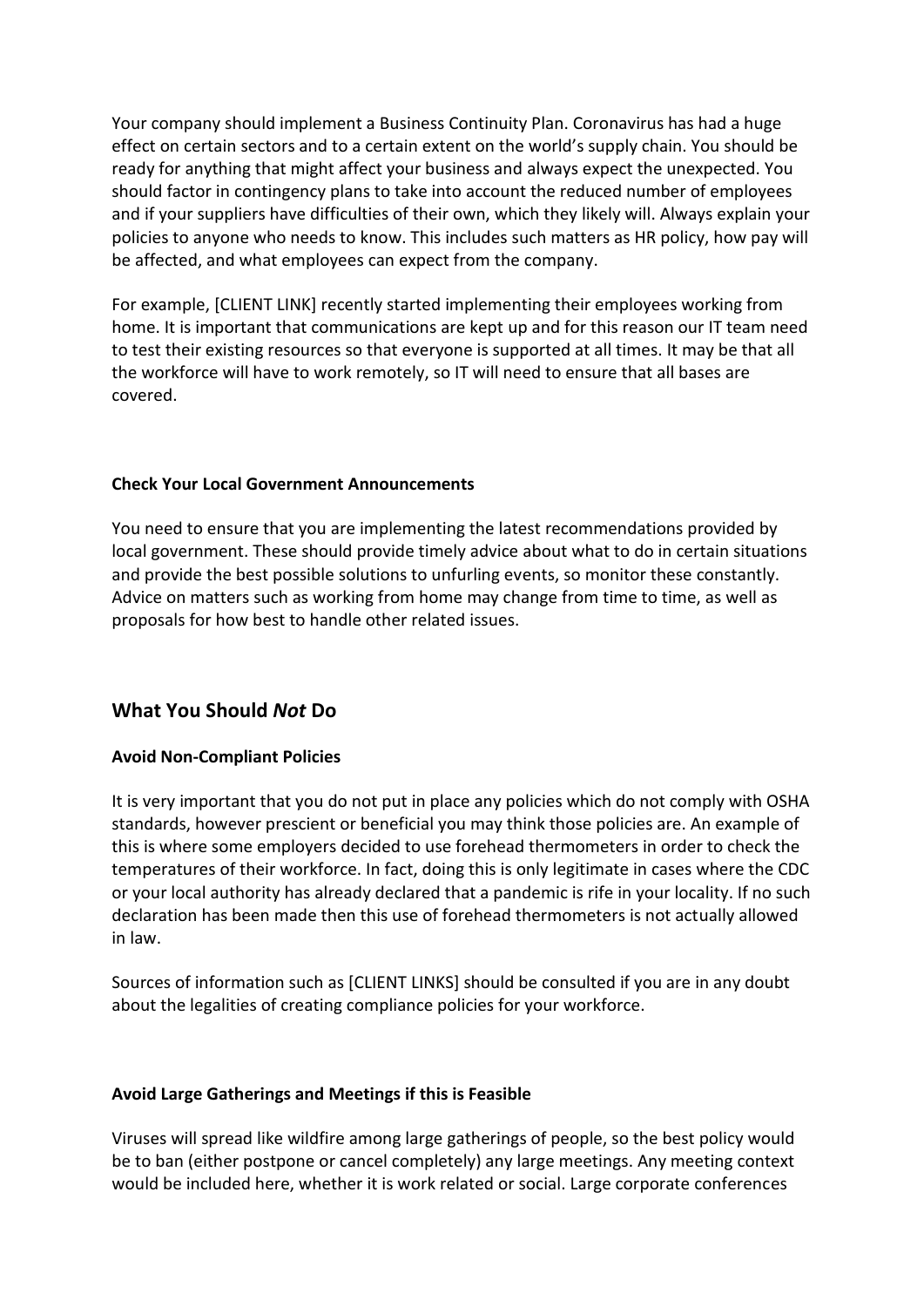should be avoided at all costs because of all the potential ways in which germs can spread at such events.

#### **Do Not Discriminate**

As a result of the COVID-19 pandemic there have been reports of racial or national prejudice due mainly to ignorance, particularly against people of east Asian appearance or origin. Employers should reacquaint themselves with the law on this matter, in particular the 1964 Civil Rights Act and the Americans with Disabilities Act. You are responsible for your workforce; you have a duty of care to make sure that people are safe from such discrimination in the workplace and that they know that they are protected in this way under the law.

#### **Do Not Panic**

In conclusion, it is only fair to say that you should prepare as much as possible for all eventualities of an ongoing event whose outcome is unknown, but whose twists and turns may occur suddenly and without warning. Knowing where you stand will mean that there will be, or should be, no panic. Show your employees that you are prepared for whatever may come. You will also put your staff at ease if you show leadership in a calm and measured way.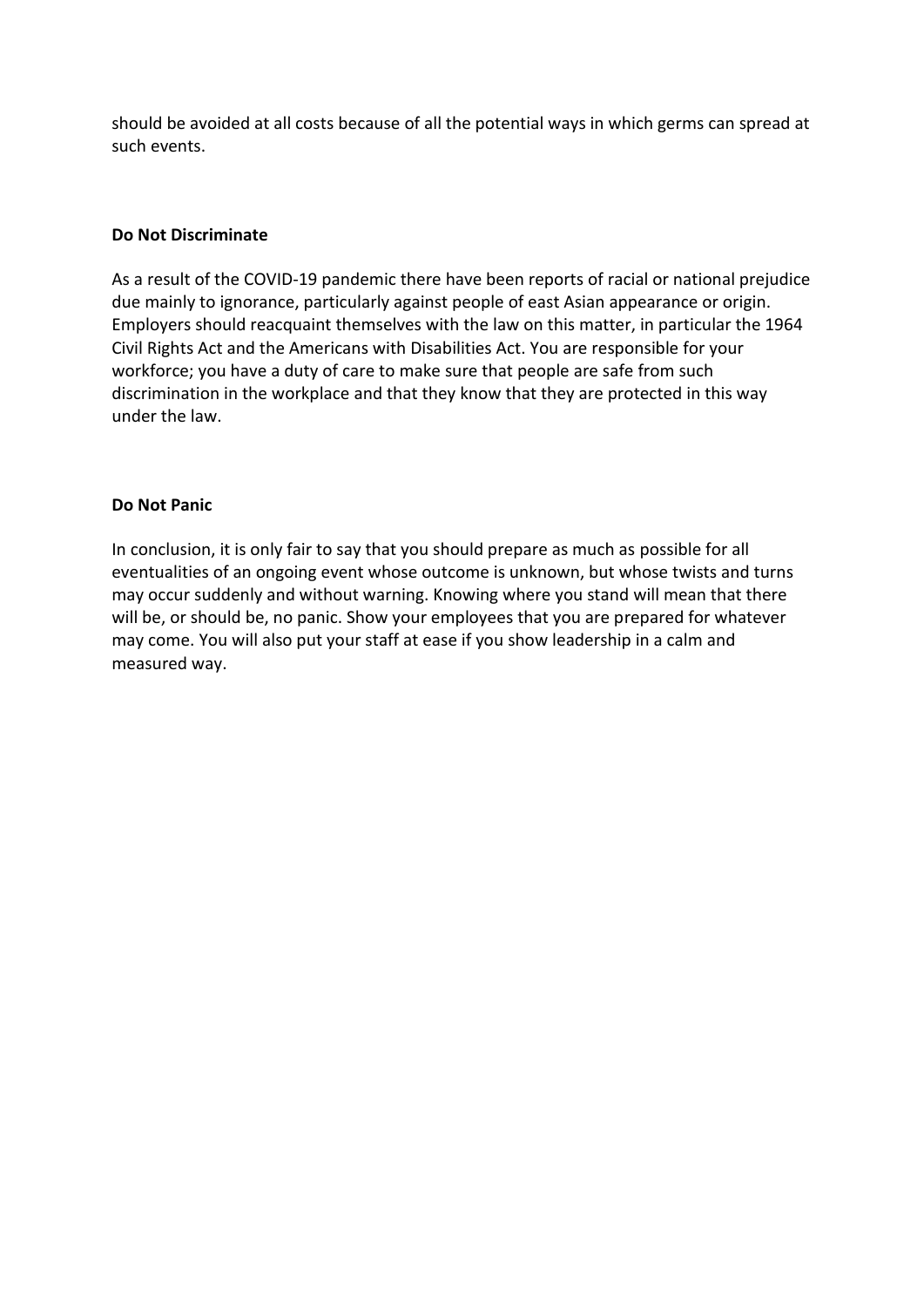## **The Power Of Visualization**

<span id="page-26-0"></span>You may be aware of the adage "the body refuses to venture where the mind has not already been". Our subconscious always has great difficulty making the distinction between the imagination and reality. So if you put an image which is very realistic in front of the subconscious mind, it will tend to trust it, and will try to work out how to bring it into existence. The subconscious then uses the power of the creative will in order to bring it to reality.

Every time you visualize properly your subconscious will use this as a bearing on how to get you closer to that very thing, how to bring this image into reality. You can best practice visualization techniques by approaching it using meditation.

#### **The Visual Imagery Meditation**

Visual imagery meditation is a just a way of picturing in your mind a situation similar to a daydream, where you are part of the action. For best results you should engage all senses in order for the sensation to be as realistic as possible. By using this imagery in your routine each day you will empower the law of attraction to a much greater extent. This is exactly what you need to do:

#### **Step 1: Knowing What You Want**

You have to have an absolutely clear view about what you want to achieve in order to make this process work best. Establish what you really want and clear your mind totally. If you do not know the answer to this, then you need to consider and reconsider this same question very carefully and in completely quiet surroundings. You also want to ask yourself why you want what you are wishing for.

For example, let's say that your goal was a beach house. You need to decide the size, the shape, the number of bedrooms and whether a garage is required, etc., and specify the details exactly so that it is allowed to be a realistic objective image, rather than something that you are vaguely hoping for.

#### **Step 2: Preparing For Meditation**

By this stage it is assumed that you know what you want with certainty, and it is now time for your manifestation to take place. Prepare for this for a little while.

Meditation is possible at any time of the day, although ideal times would be immediately before meal times, when your stomach is empty.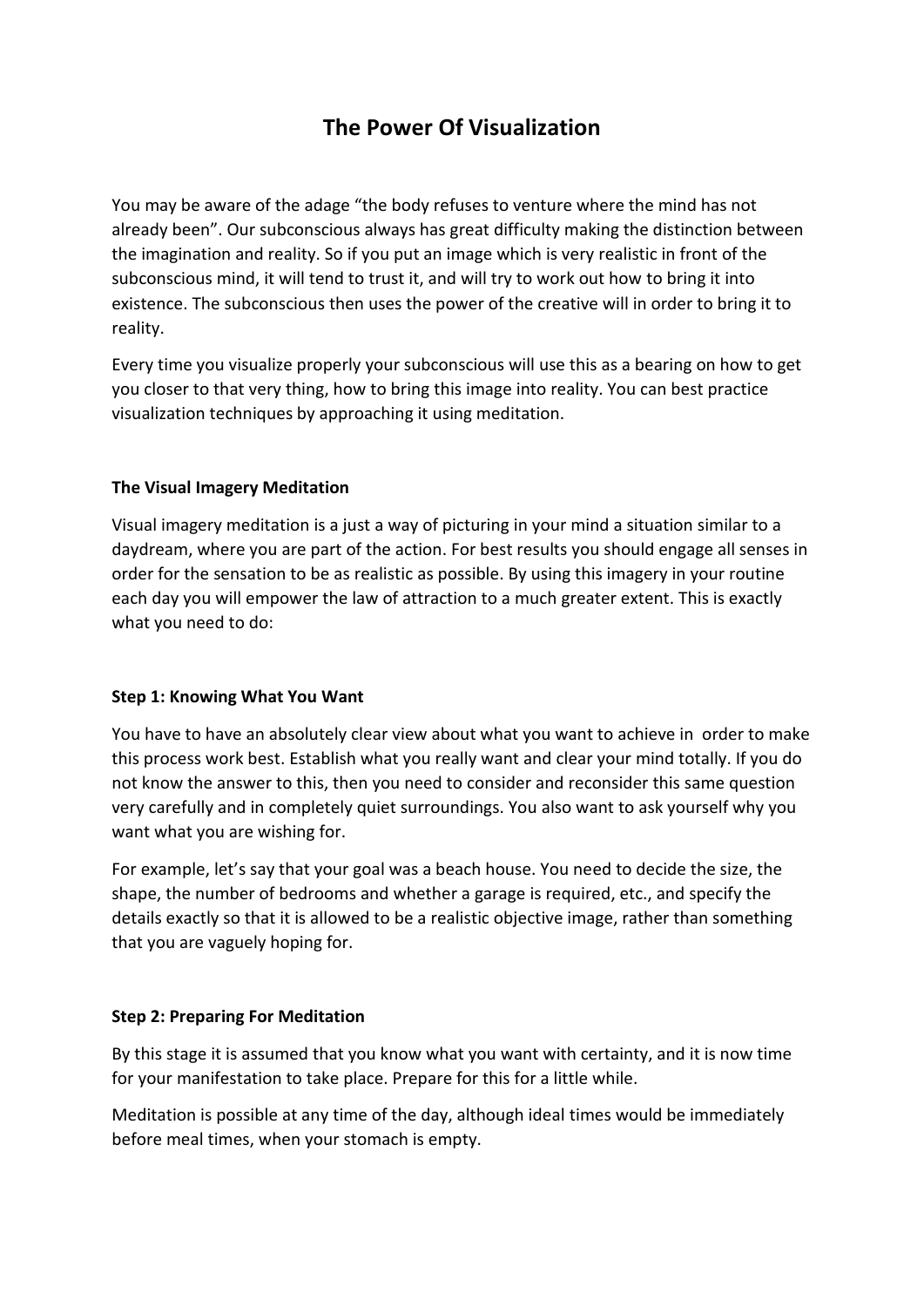Locate yourself somewhere quiet, wearing comfortable clothes, and ensure that nothing distracts you for the next quarter of an hour.

#### **Step 3: The Meditation Journey**

From a sitting or lying down position (you decide which is best) you should relax and allow things to get very peaceful.

With eyes closed, breathe deeply, and on each in-breath let your tummy grow fuller.

When you breathe out let your tummy go down and keep the chest as it is.

Repeat this breathing in and out for a little while, then start breathing normally again. You should feel very relaxed and calm.

Now picture yourself on your imaginary journey to the future, seeing yourself very realistically and in detail.

Now picture that the goal has become real. If your goal is to become head of your company, for example, envision yourself at the head of a boardroom table.

Imagine the social life goal. See how much you are enjoying your fantastic holiday in faraway destinations and taking part in rarified leisure activity.

Now bring this into a more real focus as if it was really happening. Use all your senses and imagine everything in every detail to make it more real.

Do this for ten minutes, envisioning the future, yourself and your desired goals.

#### **Step 4: Ending the Meditation**

Become aware that your meditation will be coming to an end soon, before it actually ends, so as not to hurry out of this reverie. Too rapid an exit can be bad for this process. You need to transition out of it, taking about two minutes or so to your fully awakened self.

Now alter your attention from inward to your outer world and note what is all around you. Lightly move the upper torso – head, shoulders and neck – and assume a seated position in one slow movement, with your eyes now open.

Use this meditation technique each and every day as a routine. It is a ritual which you should practice over and over until you have what you want to achieve.

#### **Wrap Up**

This manifestation tool, although it is extremely forceful, may take a while to succeed. Do not lose patience if at any time you feel that you are not making any headway. Rather,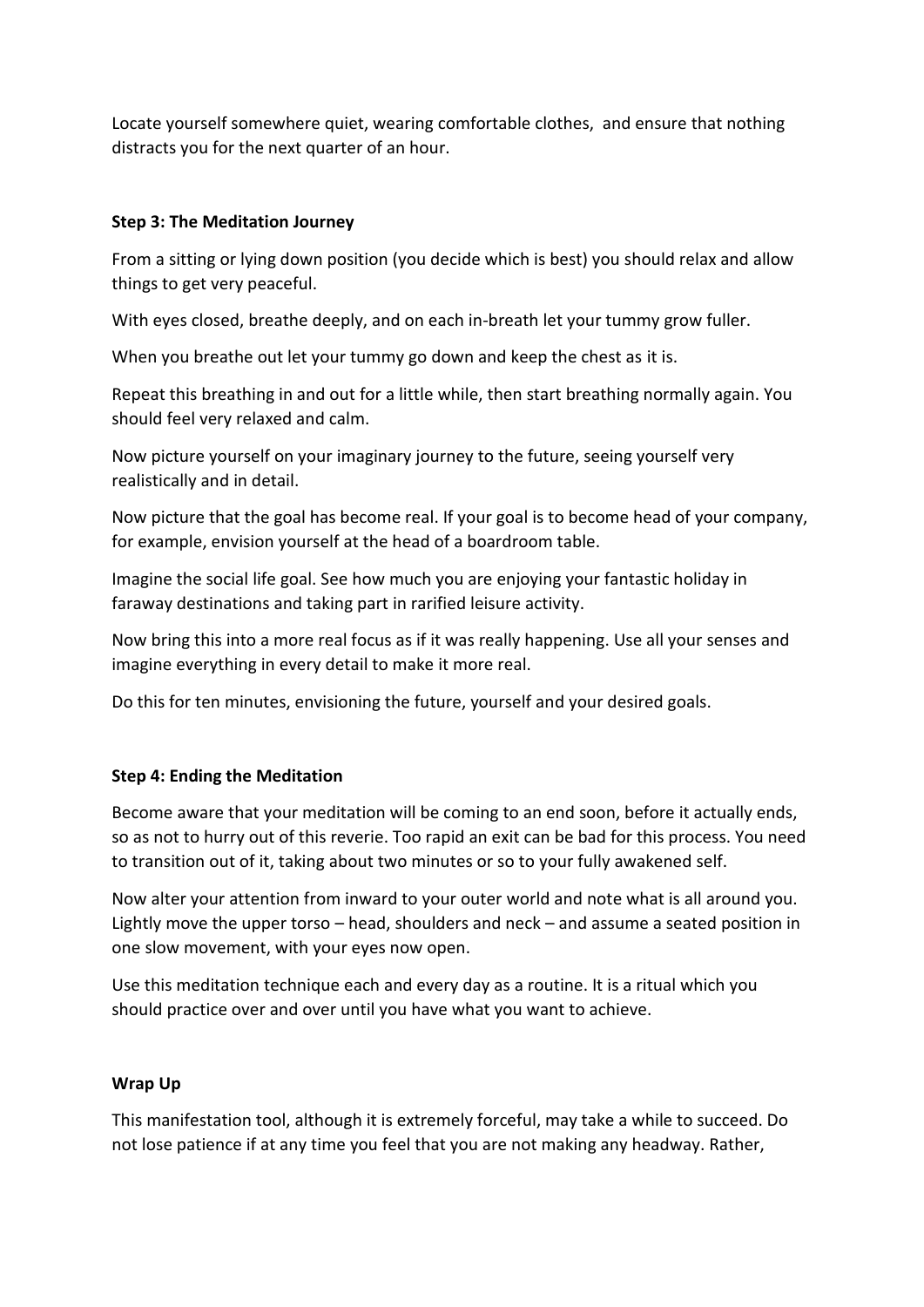persevere in this, and through time there will be very profound changes to your life, as the imaginary becomes your new reality.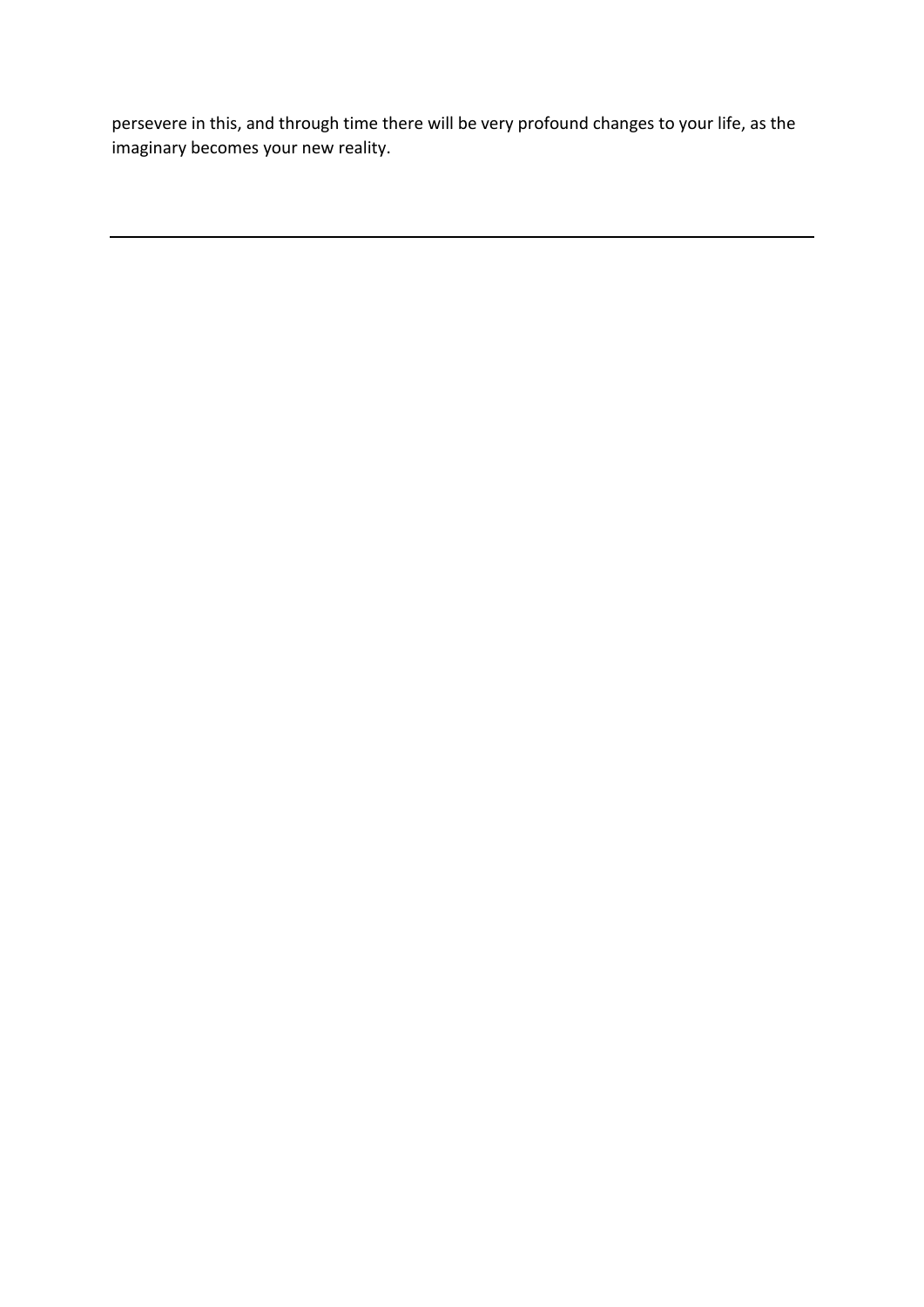#### **How to become the ALPHA**

<span id="page-29-0"></span>Dogs have an innate instinct for social structure and order. A dog, by definition, is a pack animal and within this pack there is always a "pecking order", led by an "alpha" who is literally the top dog. As leader, he or she is able to expect, and get, the best of everything that is on offer. This includes the best quality food, the most comfortable place to sleep, the most sought-after toys, and so on. This top dog is also the first to eat, the first to leave and disperse from the pack, the first to be attended to, and this primacy of rank is implicitly understood by all the other dogs, who in turn respect the top dog's wishes. If any other dog makes an assertion which puts this primacy into question, they are reminded of the order of things swiftly and harshly.

Your dog sees your family essentially as the pack. Usually, dogs are quick to learn and understand their place at the lower end of the pack; they obey their human masters implicitly. But some dogs have difficulty with this. Those animals who are nature's leaders may be loath to occupy this lower rung and will make challenges. Some dogs have a tendency to try to climb this hierarchical ladder or at least get closer to the top. Unfortunately this may present a huge problem within a family which does not understand their pet's natural impulses.

Some families, choosing to treat their pets as other family members instead of subordinates, will unwittingly tempt them to try to lead their human pack. Allowing the dogs to sleep on the bed instead of a basket can be construed as entitlement, as could allowing them to misbehave or not giving them the proper training that the dog of a lower rank would merit. The pre-eminence of the leader is not related to how big it is; even small dogs can have the huge ego of a leader. The paradox here is that very small dogs tend to be pampered as if they are the baby in the family, leading to an even greater feeling of superiority in the canine.

Because top dogs are assured of themselves, intelligent and responsive, they'll often make good pets. Such animals tend to be caring around children and behave with strangers. In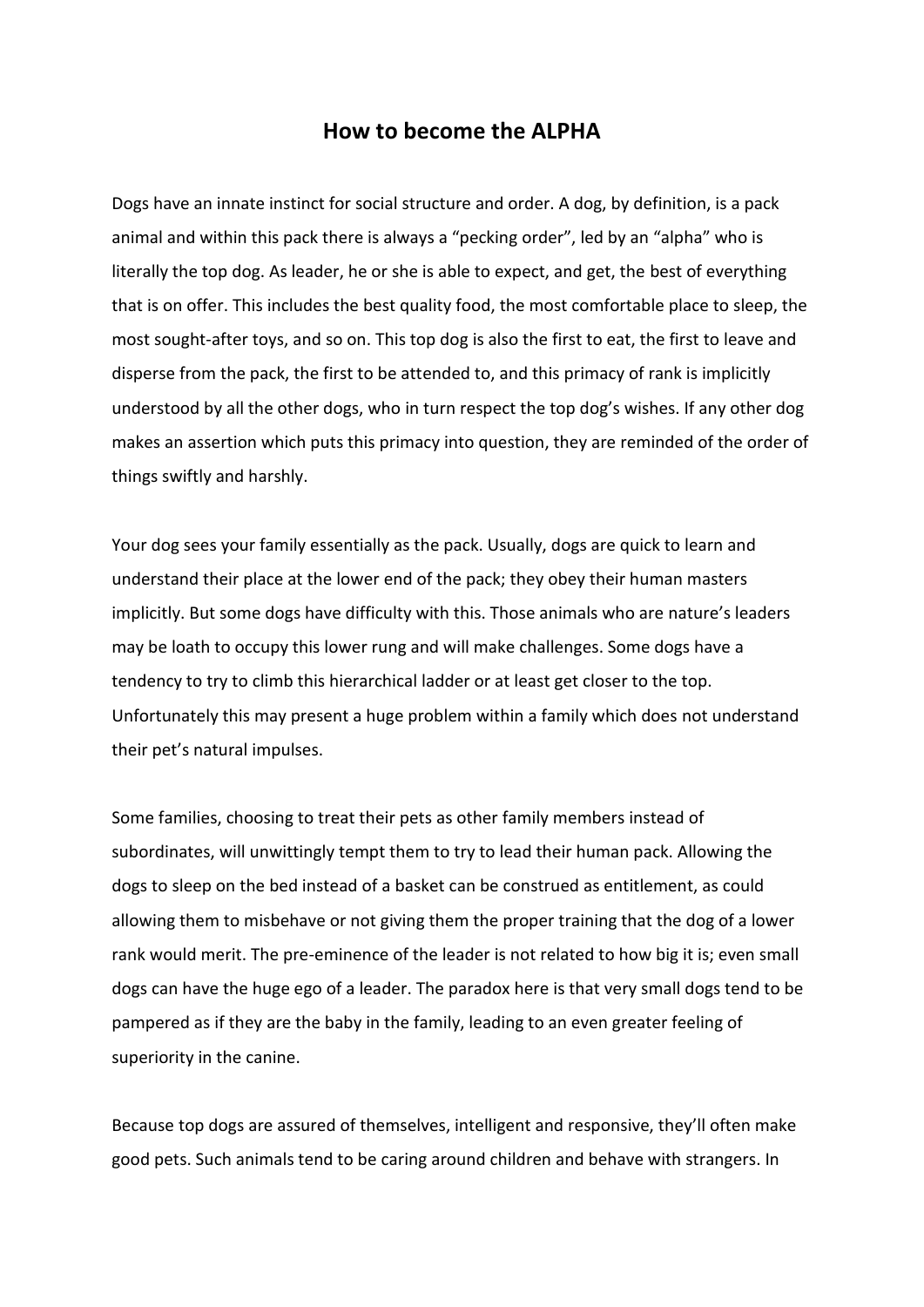fact, all is well until a point where another family member tries to make the dog do something which the dog sees as humbling. At this point the family pet starts baring its teeth and acts aggressively, and everyone is puzzled by this.

In a state of nature, alpha dogs have no need to accommodate any other creature, and is subject to nobody's command. All the other dogs will implicitly respect this. If this hierarchy is threatened by any other dog foolish enough to do so then the dominant dog will quickly decisively respond by growling or confronting the other dog with a warning stare. If that fails to work then the top dog will use his teeth to further enforce authority and remind the others of who's who. While entirely natural in a pack, within a human family such responses are not acceptable and can be unsafe.

Dogs instinctively need to be part of a hierarchy and to know their place in it. This provides security, the promise of continuity and guides their behavior. Most dogs actually don't want to be dominant because it's much more convenient when decisions are taken by others. However, when such leadership is lacking then the dog may well fill the power vacuum itself. If a dog has been allowed to do this then you should expect it to behave as a leader and be either benevolent or tyrannical.

When you suspect your dog is alpha then the chances are that he will likely be so. If the animal looks up to some family members but down on others then you are still faced with a dilemma. Because the proper place for a dog is at the bottom of the family hierarchy, and nowhere else.

If you need to reassert the family's own authority then you need to train your dog that it is a subordinate member, and show it specifically what this means. As a puppy, your dog's own mother taught it that she had to be obeyed and respected, and in exchange for this he was given security and freedom to grow and to play, to learn and to just be a dog. The chances are that your dog does not want to be a leader, because of the responsibility that brings with it. Instead it wants the freedom and security of its own place in the pecking order so it can simply enjoy things being normal and provided for.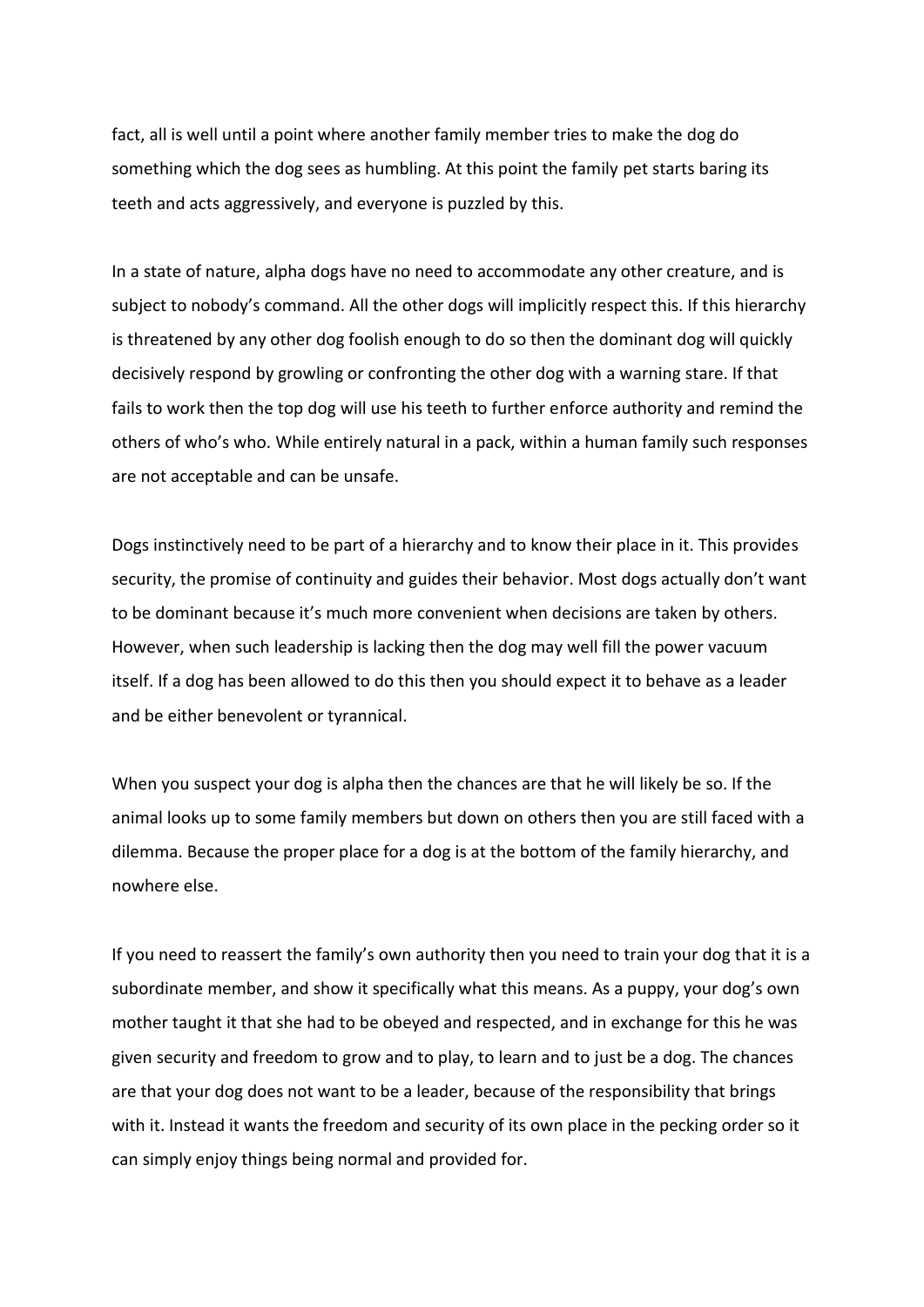#### **How to Become Your Pack Leader**

You may not know it, but your dog constantly monitors you down to every part of your body language for cues of insecurity, discomfort or weakness. If you exhibit any of these cues then it will confuse the dog and if he's inclined to dominate he will seek to assume some kind of dominant role over you.

Being top dog is a state of mind. Top dogs are quiet with their dominance and carry it off as natural. Any other dog will instinctively understand this from being a puppy. If you observe professional dog trainers they will stand upright and everything they do and say will assert their natural right to be dominant. Their authority is absolute but it is always fair, because there must be rules. Dogs will readily understand and submissively react to this authority figure.

So it would be a good idea to learn the attributes of this authority figure and apply it, walking straight and tall, with a voice which is confident and steady. Give your dog instructions, not suggestions. He'll know what the difference is. He also knows that, because you're the top dog, you're the one giving the orders and your orders must be obeyed.

This simple change in your style should, when used together with an obedience course, be sufficient to bring things back to normal at home. But if things have already gone beyond that, and if your dog has been allowed to get away with all sorts of things, and displayed all the hallmarks of frustrated dominance that go with it, then it will be necessary to go much further than just play the alpha role.

Your sudden reassertion of authority will likely cause some alarm and even threaten your dog, because he won't want to abdicate his position of authority. There's a chance he might react with greater aggression. If he's that way inclined to begin with, all his instincts will make him want to crush this human revolt which is now presented as such a threat. But you needn't worry about that, as there's a workaround.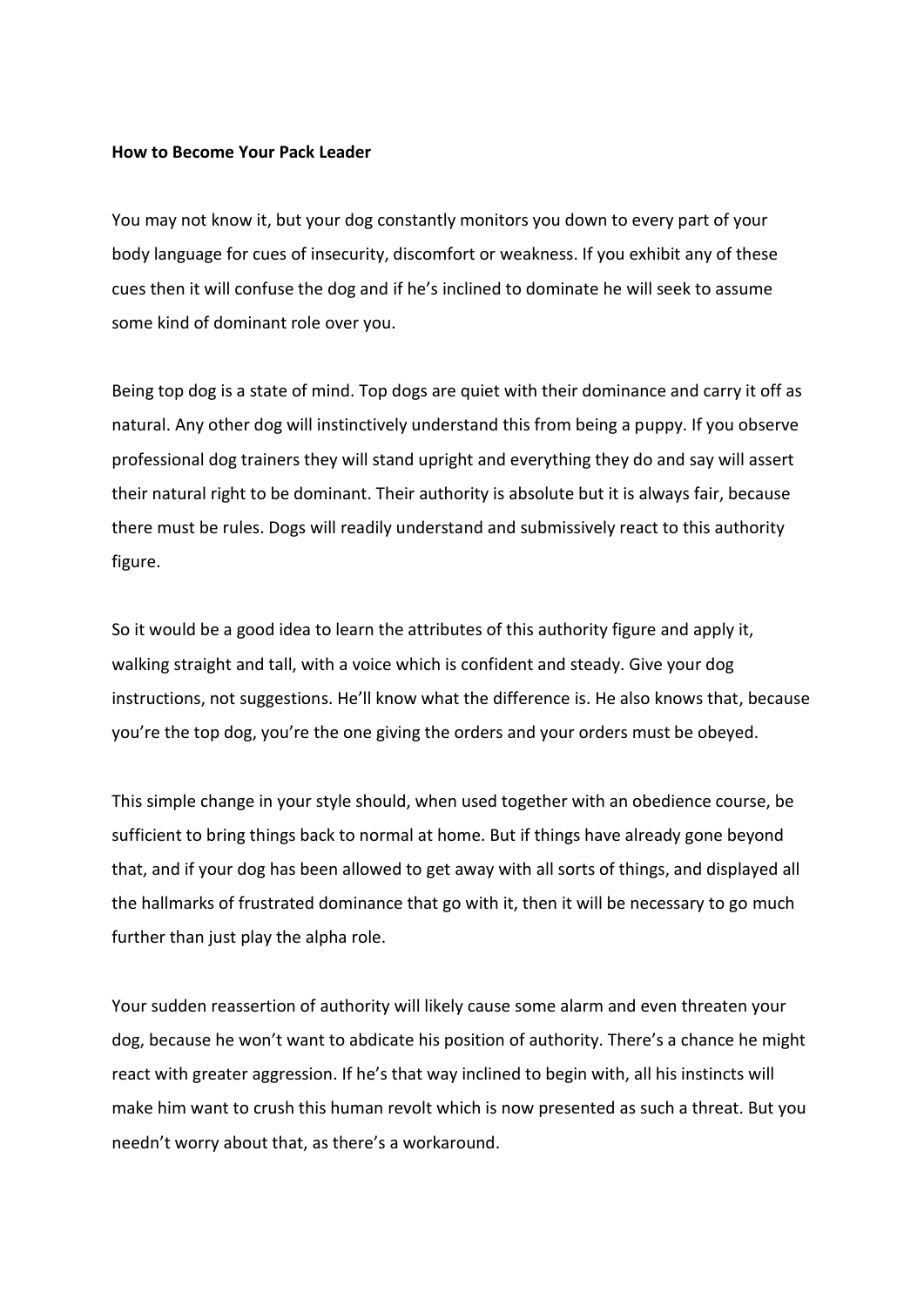There is little use in trying to use physical force when attempting to get your point across to your dog in this situation; your alpha dog will be able to assail you with more force and harm than you will ever be able to inflict back, and your dog knows it. Some dog training manuals say that you should use force or various other physical methods in asserting your authority, but experience shows that this will not work and could even be harmful. You do not want violence to enter into the allowed discourse.

Instead, engage your brain! You are a much more intelligent animal than he. You'll also need to stand your ground. You're about to learn a highly effective tactic, without the use of violence, which will place your dog firmly at the bottom of the family hierarchy and relieve him of alpha status. For this to work you need to involve the whole family. Each and every family member must realign themselves towards a new attitude and relationship with the dog.

You must not underestimate the importance of doing this properly. Every dog has the potential to turn nasty when the means and the circumstances enables this. You have to suppress any danger of violence in your dog by training which emphasizes that he is a dog and not a human family member. You cannot have your dog calling the shots and potentially injuring someone, or you risk a lawsuit costing millions if someone gets hurt. You could lose everything including your home and even your life if you don't start using your head!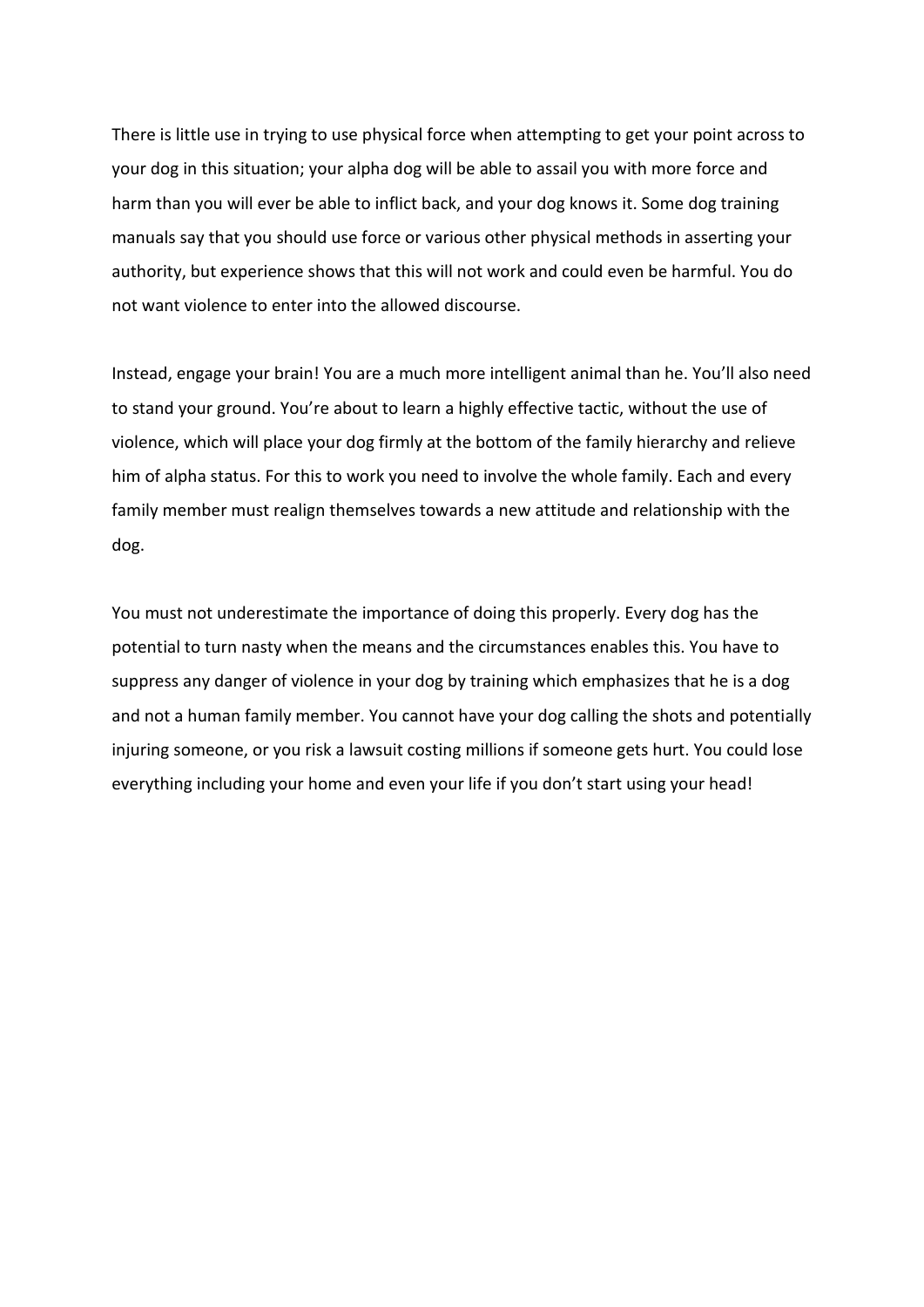## **Swedenborg**

<span id="page-33-0"></span>The inner organic structures which Swedenborg referred to as the "simple cortex" are the causes of emotional diseases. The brain absorbs this and by this means causes it to be a spiritual issue as well, thereby establishing Swedenborg's thesis in the connection of the physical, mental and spiritual.

True health comes only from a good life. While evil men appear healthy, in fact they are inwardly diseased, as they carry inside the toxins of deceit and wickedness, which are the seeds of insanity. In fact, true love makes a man healthy and whole. And this can be attained by purging the mind of such negative emotions as pessimism, anger, self-pity, impatience, suspicion and all intemperate behaviour.

People should be moral and rational, see these positive aspects in others, and also try to understand those who have critical views and try to see things with their own eyes. A good sense of humour is healthy and may prevent the burden that comes from seeing things too seriously. Happiness within resides in a humble heart which recognises its own faults and thereby seeks the wisdom of Divine Providence.

The one true cause of happiness is to find a fulfilling and useful role for ourselves to the betterment of society and to improve the lot of the people around us, contributing to both their bodily and spiritual wellbeing. It is far better for a person to be thus than to be the greatest scientist or thinker of his age, if the scientist and thinker does not wish to know the Kingdom of God. Finding a useful purpose will protect against disease and evil; muscles not used in such a way would only wither and die, and those who spend their energies on vain, frivolous things will only see their bodies and minds grow torpid and useless. Such is the importance of finding a useful purpose.

Love is always the source of wellbeing and happiness; even food tastes far better when eaten in a spirit of delight and thankfulness, than when gulped down anxiously. And the greatest love is that of conjugal bliss in those who are married in the sight of God and who are useful for God and to their fellow man. It is a natural instinct to have children and to protect them as an aspect of the reciprocal Love with our partners. Thus conjugal love is enjoyed by people who turn away from sin and embrace Jesus Christ as the One God.

The signs of a truly joyous conjugal life are tranquillity, innocence, confidence growing in the relationship and inner friendship with your partner, with a will to please the other in every deed of body and mind to the other's benefit. From this comes true happiness, blessed joy and delight in all things, good pleasure and beneficence from God.

Happiness and contentment are thereby caused when a man, with his wife and children, lives by the word of God in usefulness and internal delight, with eternal joy to look forward to.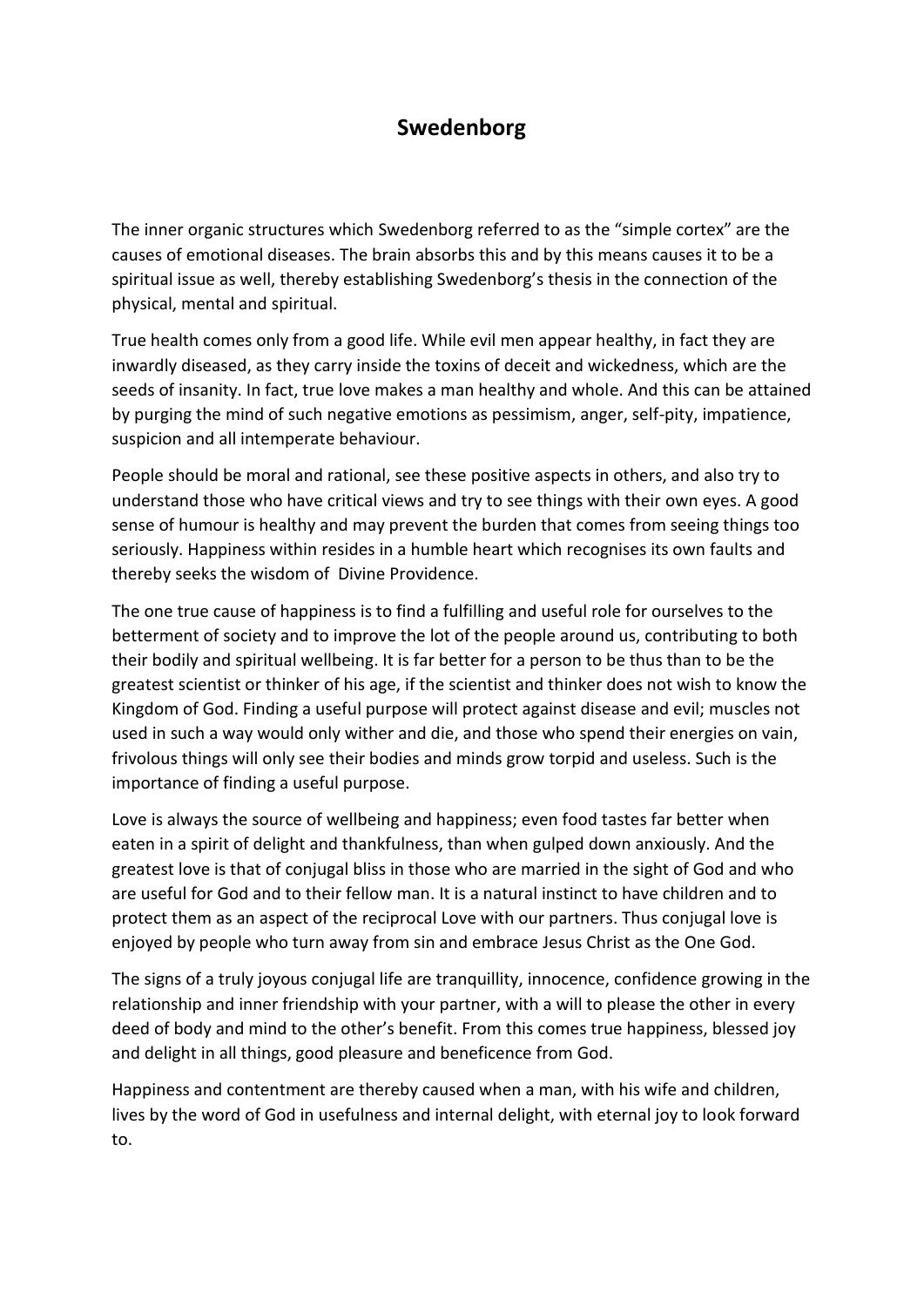## <span id="page-34-0"></span>**Alternative Sources of Finance for Real Estate Developers**

#### **Do you need alternative sources of finance for your real estate development?**

You may feel that [alternative finance for your real estate development](https://www.sharestates.com/blog/5-real-estate-investment-financing-alternatives-bank-loans) would be a good idea for a number of reasons. These reasons revolve around the limitations of conventional financing and the advantages of alternative funding options. Consider the following.

There are all sorts of reasons why you may find yourself wanting to seek out alternative finance for your real estate development. Conventional financing does, of course, present its own limitations, and there are distinct advantages in seeking alternatives.

You may well find that the approval process is unjustifiably time consuming. Of course, this can be annoying and can even be disruptive when your plans are composed of several stages which need to follow each other in sequence. Conventional finance is extremely time consuming when compare with the alternatives.

The long term nature of conventional financing will tend to trap you into a situation which prohibits the early closure of the loan, and enforces this will prepayment penalties (depending on the remaining term the loan has to run, these prepayments may well be up to five years' worth of interest payments). Alternative financing, by contrast, presents you with no such penalties, mainly due to their short-term attributes.

You will find that the various alternative means of financing are considerably more flexible, their lending sources much more accommodating and sympathetic to individual needs. The terms and conditions will be much more versatile.

With alternative financing you'll find a greater Loan-to-Value (LTV) ratio than with conventional sources, which will generally not exceed 70 percent. Going the conventional route means that you'll have to find more of your own money for what you need. Alternative financing will provide an LTV ratio of 80 percent.

#### **What are the Best Sources of Alternative Financing for my Real Estate Development?**

The real estate financing sector has seen a recent boom in alternative financing, with a number of reputable lending platforms now available. You will want to consider the following when searching for a lending source which is trustworthy. These include the following:

1. **Successful track record.** You should always take a close look at how long the lender has been trading. You should also check out their success rate in financing new contracts. Due diligence requires that you scrutinize these things in a volatile market; unreliable sources will not have the staying power that you should look out for.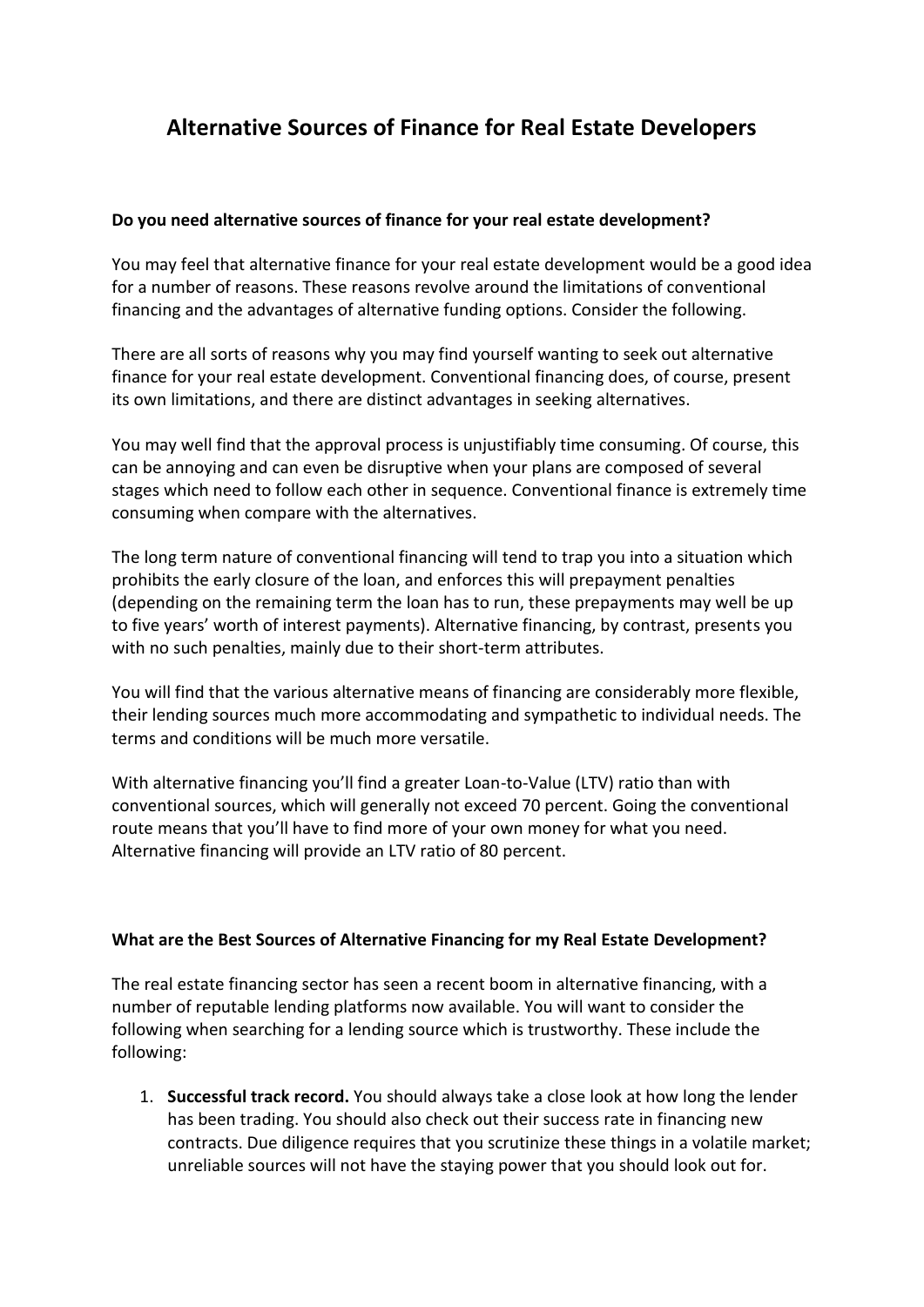- 2. **Management and Staff are experienced.** You can be sure that, if their key people are experienced, this is a good indicator of both their trustworthiness and their reliability.
- 3. **Loan Underwriting requirements.** You should have a look at these closely: what sort of a review procedure do they have? Is it their custom to check things like zoning laws, architectural plans, project timelines and budgetary constraints? Do they understand the demographics of a given market? Each lending platform has their own set of requirements, and you need to be sure of these.
- 4. **Borrower Assessment.** Alternative finance sources will have borrower assessment practices which are just as robust as their conventional peers.
- 5. **Quick turnaround.** You really need your source of financing to offer a quick turnaround time for a number of reasons.

#### **Should You Seek a Bridge Loan at any Point in your Development?**

Bridge loans can be very useful at the outset of any real estate plan. These can be taken out when you expect more substantial funds later but you need to make a start sooner rather than later. If you have capital tied up somewhere else then a bridge loan is also a useful option to have. Short term bridge loans are available from several online sources.

#### **Should I Consider a Hard Money Loan for my Real Estate Development Business?**

By all means. Hard money loans can provide funding which conventional lenders cannot. Real estate proposals often have assets which are not attractive to conventional lenders, although interest rates on hard loans are generally much higher than with conventional sources. Hard money loans can be used to begin the work; when sufficient work has been done to make this viable enough for conventional lenders, you can then leave the hard money loan.

#### **What are Mezzanine Loans: Where Do I Find Mezzanine Loan Sources?**

Mezzanine loans comprise loans and equity-based finance combined. You give the lender the rights to your business equity, to be exercised only if you default on payments. Mezzanine loan sources will generally seek high value borrowers with good assets. Traditional lenders such as banks can provide such funding as well as alternative lending platforms.

#### **How Should I Prepare to Apply for Alternative Financing?**

Here are some of the requirements you should consider when looking at alternative finance.

1. **Have the Correct Documents***.* The proper documentation is required for alternative financing. You should have the right deeds of ownership, proof of liquidity and balance sheets.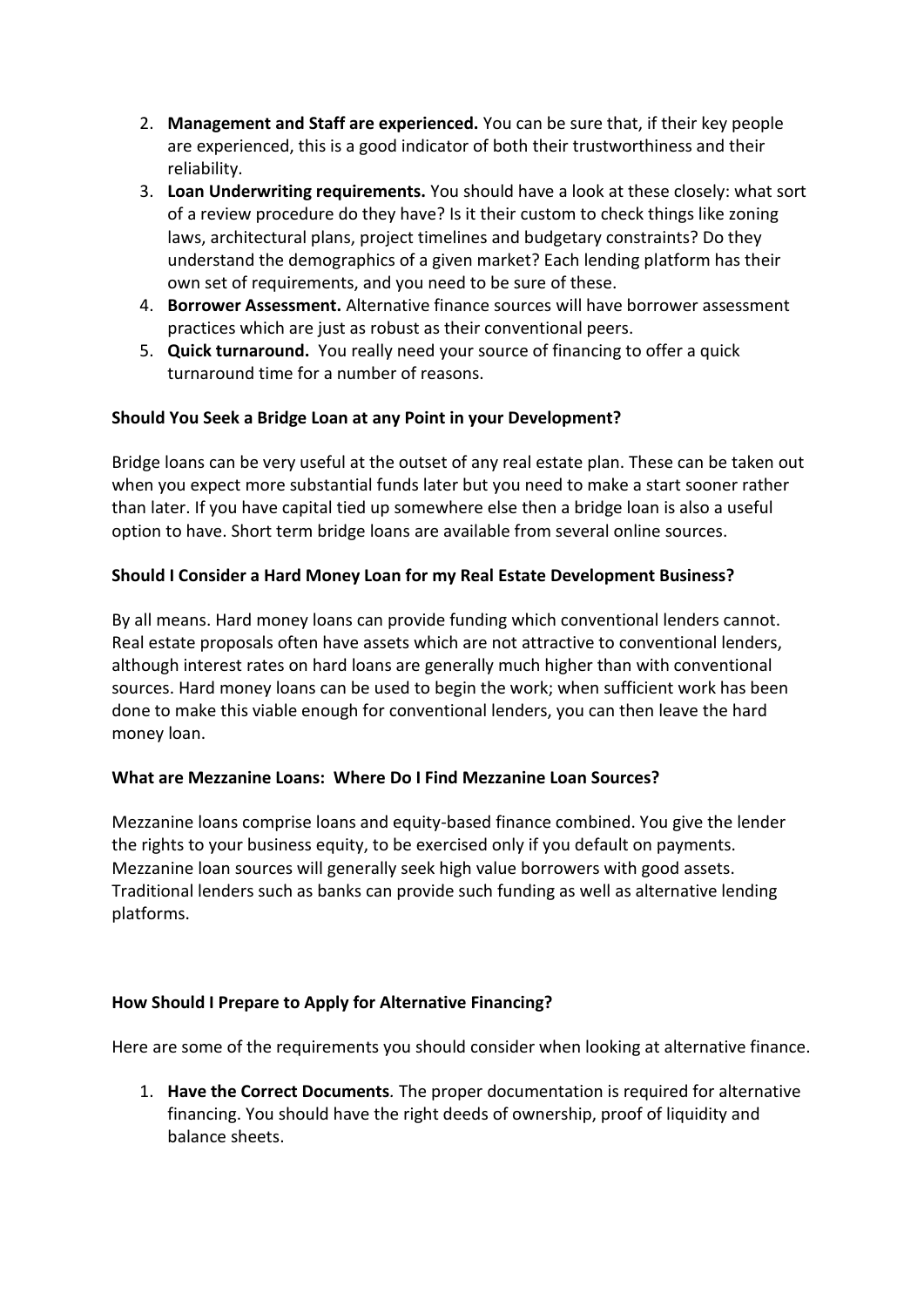- 2. **Quality of Your People.** Alternative financing sources will want to have confidence in the quality of your key personnel. This also shows your own commitment to your development idea and will inspire confidence in all stakeholders concerned.
- 3. **Present A Pitch Deck.** It will help your position if you have a face-to-face presentation in which you could pitch your idea to the prospective lending source. Such an approach will make your proposal seem more achievable and inspire greater confidence.
- 4. **Having A Plan.** Similarly, you will do well do have a renovation plan as well as an exit strategy in place when applying for funding.

#### **Are There Any Disadvantages in Conventional Commercial Real Estate Finance?**

Conventional real estate financing is highly regulated. You should bear in mind that there are considerable disadvantages in conventional real estate finance.

This includes the fact that it must fully conform to all the High Volatility Commercial Real Estate (HVCRE) regulations. In practice this means that only larger corporations with deeper pockets are accepted. Conventional commercial real estate lending sources will always favor these large firms and do not take kindly to smaller, less well established participants.

The time it takes to get approval can be lengthy, and the necessary documentation is strictly observed. You should also note that the maximum LTV ratio is usually pegged at 70 percent.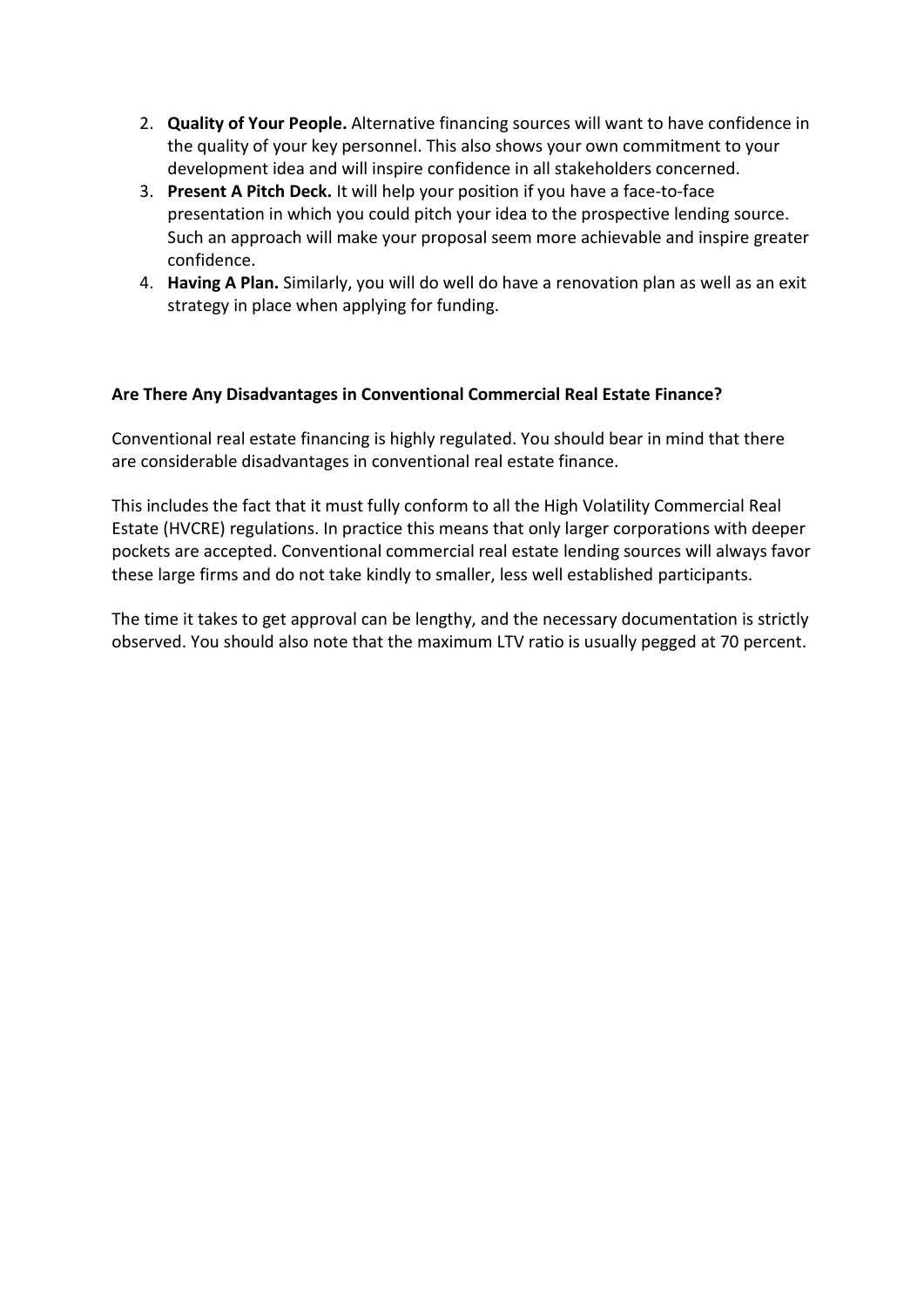## **The Recommended 5 Survival Food Brands**

<span id="page-37-0"></span>The quality of survival food brands may, in a situation where survival is imperative, be what decides whether you live or die. The energy in food is crucial, so you need to ensure you have plenty of supplies which will see you surviving whatever emergency arises.

There are a number of things which will determine how much food you'll need. If you aim to be mobile you will need more calories for energy. Are all the individuals with you able to support themselves with their own supply of food? If that is not the case then you'll have to carry more than your own fair share. But if you plan to remain in the same location then you'll be able to store at least three days' rations quite easily.

Freeze dried food is ideal if you plan to move around or wish to save space, as this is relatively lightweight and will remain edible for over two years. You'll be able to make freeze dried meals for yourself with the correct equipment. For pre-packaged food brands, however, read on.

#### **Wise Company 52 Serving Prepper Pack**

The Wise Company 52 Serving Prepper Pack brand is also available in 60, 120 and 240 serving packs. These prepared meals contain lots of protein and come in a variety of flavors including stroganoff, southwest beans and rice, apple cinnamon oatmeal and pasta with veg. The 52 serving offers additional whey protein and a drink of orange.

The Wise Company brand is a good choice when staying at the one location or if attempting to squirrel away as much as possible in the way of food stores. The standard 52 serving pack costs around \$60.

#### **American Red Cross 4 Person 72 Hour Food Supply**

This is an emergency rations supply of survival foods recommended by the American Red Cross which, for \$109, includes food for four over a 72 hour period. On the menu you'll find such assortments as black beans and rice, cheddar and broccoli rice, macaroni and cheese, chicken and vegetable stew, and cheddar cheese grits.

This useful kit is designed so that each person gets 2,100 calories a day, which is fine if you plan to stay in one location, but you'll need more calories than that if you're to be moving around, so bring more food with you.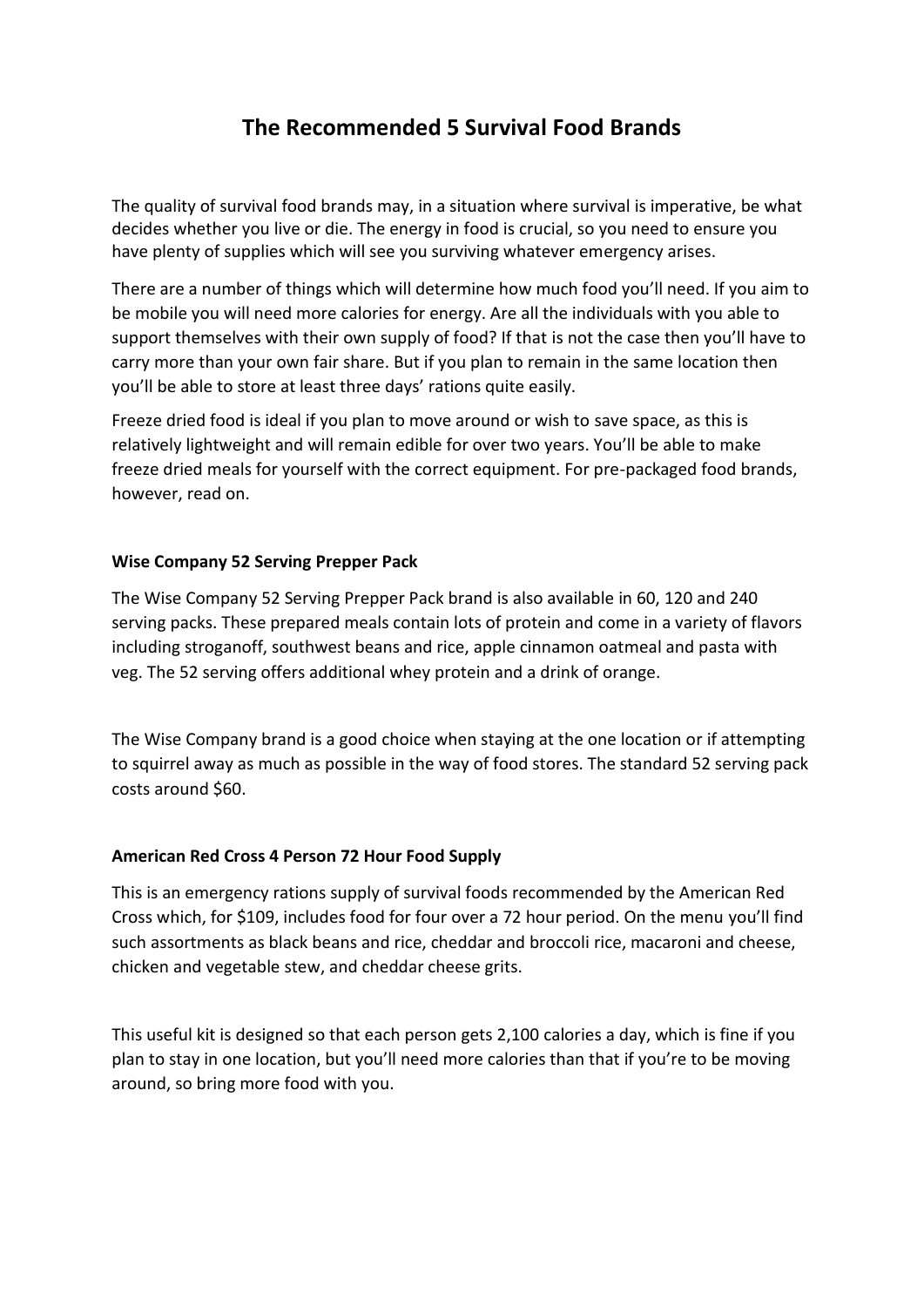#### **Valley Food Storage 1 Month Supply**

For non-GMO needs or for people with special dietary requirements, Valley Food Storage has what you need. This includes gluten free and dairy free options. A typical supply for one month includes offerings such as macaroni and cheese, buttermilk pancakes, pasta primavera, fettuccini alfredo, and tomato and basil soup. It's good value, with this one month example costing just \$150.

#### **Mountain House**

Mountain House is known as a backpacker's brand of food, also ideal for survival situations. These are all meals which are freeze dried and consist of two large portions. There is a choice of meals available including homestyle turkey dinner casserole and chili mac with beef. As well as main courses, they also provide breakfast meals and snacks, including the favorite granola and ice cream sandwiches. Meals are bought individually and cost from \$7 to \$12.

#### **Goodto-Go**

Goodto-Go is quite comparable to Mountain House, but differs in that they provide a greater choice of vegetarian and gluten free dishes. Their range of meals includes Indian vegetable korma, Mexican quinoa, and mushroom risotto. The range of Goodto-Go meals cost about \$13 per meal.

#### **To Conclude**

As you can see, there are plenty of freeze-dried meals available in lots of different recipes. Before you set off anywhere, ensure that you've properly calculated the whole party's calorific requirements.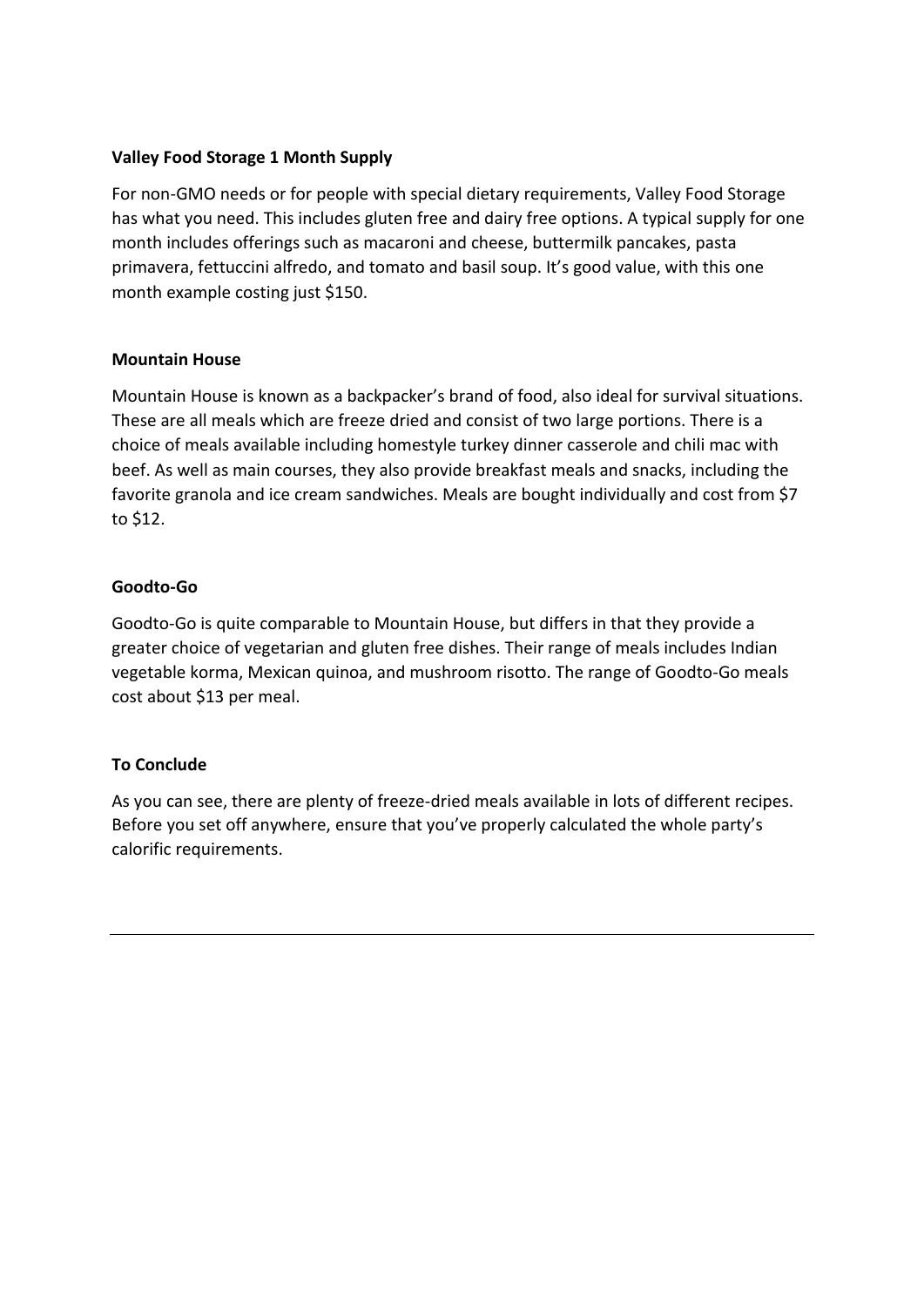## **How Business Has Been Transformed By Phones**

<span id="page-39-0"></span>Although history has recorded that the first patent for the telephone was granted in 1876 to Alexander Graham Bell, it is also a matter of public record that several people were working on the same principles at around the same time, necessity being the mother of invention and contemporary technology its father, and so we can say with some certainty that the telephone was and is the product of several industrious and enterprising minds.

Our species has had the benefit of telephones in one form or another since the late nineteenth century, and it is difficult to visualize life without it. Today's incarnation of the phone is so much more than the simple ability to communicate the spoken word; that basic function has been surpassed beyond the understanding of anyone who lived in the late 1800s. Nowadays we are able to conference call anyone in the world who has a similar device and communicate not only in speech but with text and video, all without any seeming physical connection.

Such is the progress of our technology that we now use the phone as much more than just a tool for communicating with. So here are some of the many ways in which phones and the telecoms industry in general has transformed the way business is conducted.

#### **Fast and Instant Communication**

Before the use of the telephone, the only way in which people could communicate with each other was by letter. If people were separated by large distances, or if they lived in different countries, it would take a very long time for letters to reach them, together with a correspondingly long time for the reply to reach the original sender. The introduction of the telephone wiped out this time gap instantly, as the two parties were now able to communicate with each other instantaneously. This made doing business far easier and quicker, as decisions could be made in seconds rather than months, leading to fantastic growth in business and the economy. Business owners and managers were able to also communicate directly with anyone in their own company at times when that communication was vital.

#### **Total Connectivity**

Business owners were, with the facility of telephones, able to communicate with all aspects of their business instantly; they could speak to their warehouse managers, their accountants, their stock controllers, their production managers and their bank, all in the same hour. A similar benefit was enabled between the business owner and their clients, to the prosperity of both parties.